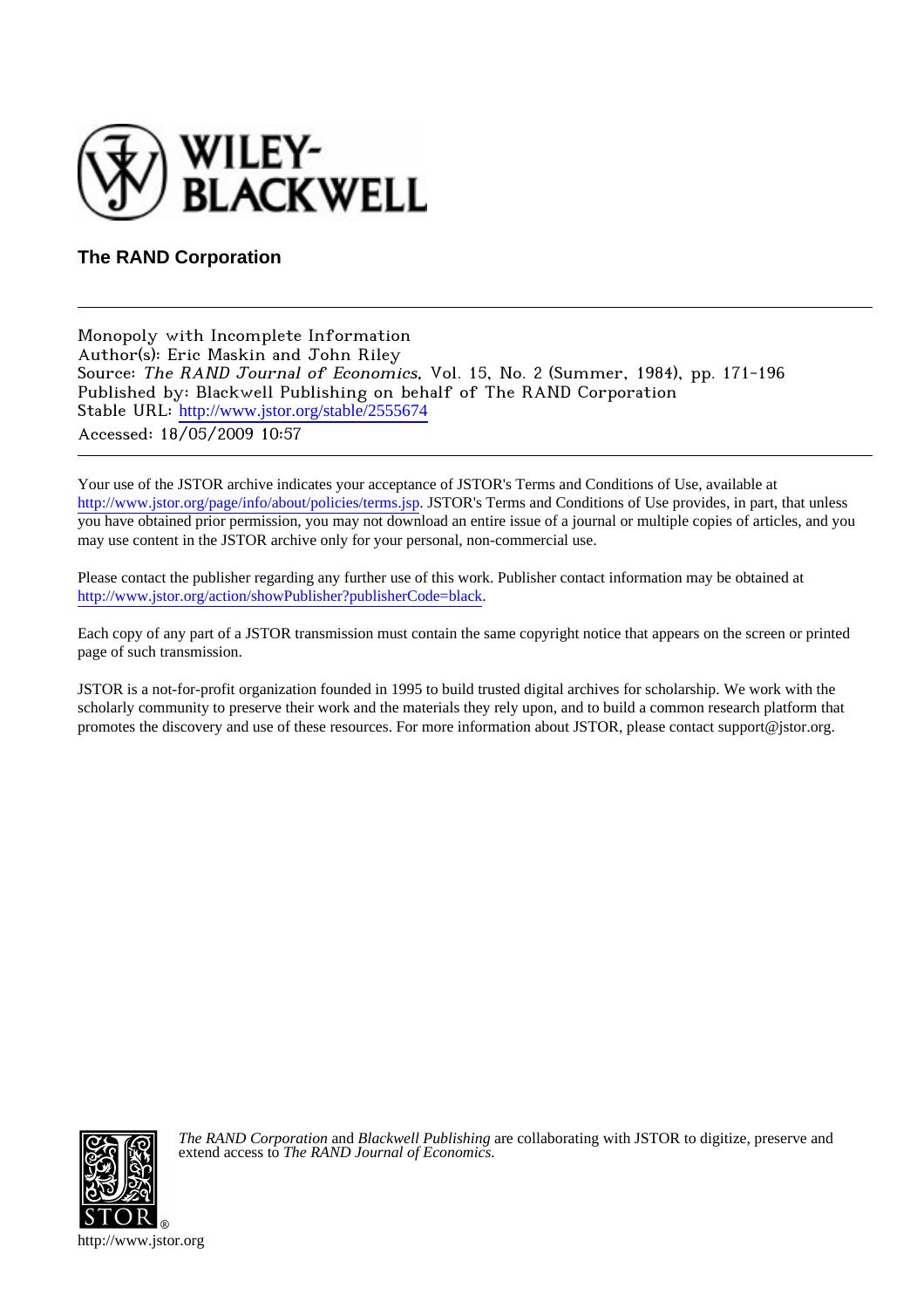# **Monopoly with incomplete information**

**Eric Maskin\* and John Riley\*\*** 

**Recent theoretical research on principal-agent relationships has emphasized incentive problems that arise when the parties involved are constrained by either asymmetric information or their inability to monitor each other's actions. Here we concentrate on theformer constraint and consider the case of a single principal (the monopolist). The main contribution is to show that, under a separability assumption, strong conclusions can be drawn about the nature of optimal incentive schemes. Although the primary focus is on optimal quantity discounts in a monopolized market, the results also shed light on related topics, such as optimal income taxation and commodity bundling.** 

## **1. Introduction**

**a In the last few years much theoretical work has considered incentive schemes (or "principal-agent" relationships) where the parties involved are constrained either by asymmetric information or by their inability to monitor each other's actions. In this article we concentrate on the former constraint, known in the literature as "adverse selection," rather than on the latter, often called "moral hazard."** 

**We show that a variety of issues can be viewed formally as members of a single family of principal-agent problems. In this article we consider in detail: (i) price discrimination via quantity discounts (Goldman, Leland, and Sibley, 1980; Oi, 1971; Roberts, 1979;**  Spence, 1977)<sup>1</sup> and (ii) monopoly pricing of products of differing quality (Mussa and Rosen, **1978). In a companion piece, Maskin and Riley (1983a), we study (iii) the choice of an auction for selling a fixed number of identical items. (See Harris and Raviv (1981), Maskin and Riley (1980, 1984), Milgrom and Weber (1982), Myerson (1981), and Riley and Samuelson (1981), as well as the seminal paper by Vickrey (1961).)** 

**For each of these problems, the central issue is how to construct a sorting mechanism** 

**<sup>\*</sup> Massachusetts Institute of Technology.** 

**<sup>\*\*</sup> University of California at Los Angeles.** 

**The helpful comments of the participants in numerous workshops and, in particular, of David Kreps, David Levine, Paul Milgrom, and Roger Myerson are gratefully acknowledged. This research was supported by the National Science Foundation, the U.K. Social Science Research Council, and the Sloan Foundation.** 

**<sup>&#</sup>x27;There is also a much earlier literature which recognizes the potential gains to differential unit pricing for different sized purchases. Pigou (1930), for example, discusses "block pricing." He does not, however, consider its role as a screening mechanism in the absence of complete information. Instead he views it as an approximation to perfect ("first-degree") price discrimination.**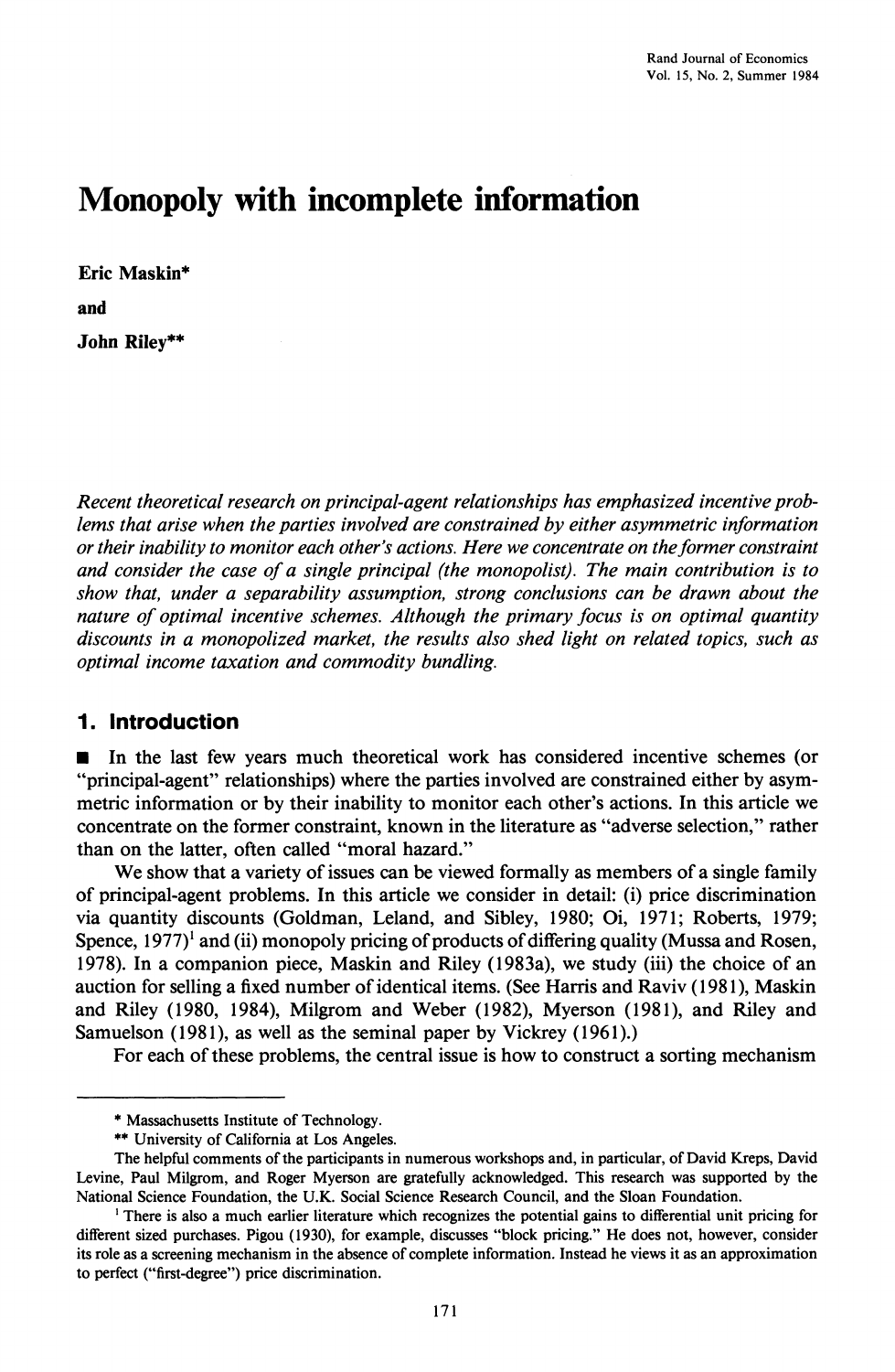#### **172 / THE RAND JOURNAL OF ECONOMICS**

**to extract the greatest possible private gain. Our main contribution is to show that, under a separability assumption, we can draw strong conclusions about the nature of optimal incentive schemes. Our results also shed new light on a wide range of closely related topics. These include the theory of optimal income taxation (Mirrlees, 1971), the monopoly pricing of insurance (Stiglitz, 1977), the monopoly provision of excludable public goods (Brito and Oakland, 1980), multiproduct monopoly pricing (Mirman and Sibley, 1980), the regulation of a producer with unknown costs (Baron and Myerson, 1982), and monopoly pricing of a product line (Oren, Smith, and Wilson, 1984).** 

**In the following section, we begin with a heuristic discussion of the issues involved for the simplest application: nonlinear pricing. Then, in Section 3 we examine the selfselection constraints that the monopolist faces and show that the choice of an optimal selling procedure reduces to a tractable variational problem. In Section 4 we present the fundamental characterization theorem for the optimal selling strategy of the monopolist. Using this result, we are able to show that, in a broad class of cases, the optimal selling strategy involves pricing larger quantities at successively lower unit prices; that is, using quantity discounts. We also provide a strong result on the effect of a change in the distribution of preferences on the profit-maximizing quantity discount scheme.** 

**Finally, in Section 5, we extend the Mussa and Rosen (1978) analysis of the pricing of quality to preferences that are defined over both quality and quantity. In this case a seller's optimal strategy is to sell multiple units in bundles. Higher quality units are sold in packages of a different size from those of lower quality units. For a simple parameterization of preferences, we provide a complete characterization of the optimal bundling strategy. We conclude in Section 6 with a discussion of further applications of the theory and with some comments on the central assumptions.** 

#### **2. Description of the problem**

 $\blacksquare$  To introduce the general principles involved we focus on the simplest application **the use of a nonlinear price schedule to discriminate among customers. A monopolist produces a single product at constant marginal cost, c. A buyer of type i has preferences represented by the utility function2** 

$$
U_i(q, -T) = \int_0^q p(x; v_i) dx - T,
$$
 (1)

where  $q$  is the number of units purchased from the monopolist and  $T$  is total spending on **these units. That is, we take the standard consumer surplus approach and assume that**  differences in tastes are captured by the single parameter  $v$ . The seller does not observe  $v$ , **but knows F(v), the distribution of buyers' preferences.3 Throughout we shall assume that higher levels of v are associated with a higher demand. We also assume that the demand**  price  $p(q; v)$  is decreasing in q and that there is some maximum quantity  $q^e(v)$  for which

**<sup>2</sup>Thus we exclude income effects. Notice that we do not rule out the possibility that differences in income**  *across* consumers may account for differences in demand; such effects can be embodied in the parameter  $v_i$ . What **we are assuming, in effect, is that the proportion of any single consumer's income spent on the good in question is so small that variations in p have a negligible effect on income.** 

<sup>&</sup>lt;sup>3</sup> Throughout this section, we shall interpret  $F(v)$  to be the underlying probability distribution from which **the parameters of a population of buyers are drawn independently. Therefore, in considering expected seller profit,**  we are assuming risk neutrality on the part of the seller. Alternatively we could think of  $F(v)$  as the actual-i.e., **the realized-distribution of the v's. The analysis would remain unchanged except that profit-maximization would replace expected-profit-maximization. Actually, there is a slight difficulty with the latter (traditional) interpretation of F(v). If all buyers but one revealed their v's through their purchasing behavior, the seller could infer the parameter value of the remaining buyer without observing it directly. This problem arises, however, only if the seller knows the actual distribution exactly, which seems improbable in practice.**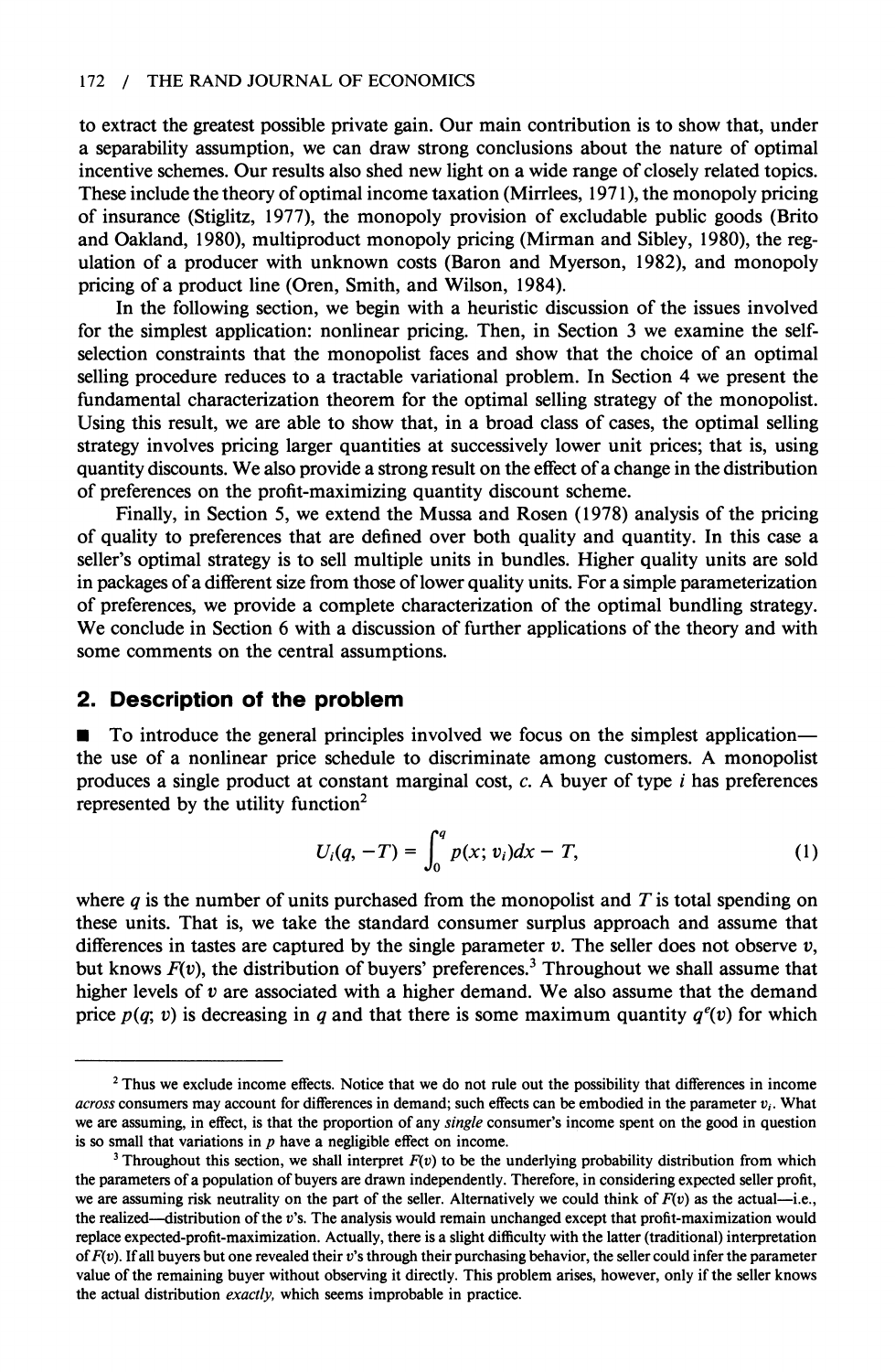demand price exceeds marginal cost. For each v,  $q^e(v)$  is thus the efficient consump**tion level.** 

**To be precise we impose the following restrictions.** 

Assumption 1. (i) For all feasible v the demand price function  $p(q; v)$  is nonincreasing in **q** and nonnegative, and there exists  $q^e(v) \ge 0$  such that  $p(q; v)$  is decreasing in q for  $q \leq q^e(v)$ , and  $p(q; v) \geq c$  if and only if  $q \leq q^e(v)$ . (ii)  $p(q; v)$  is twice continuously **differentiable for**  $q \leq q^e(v)$ **. (iii)**  $p(q; v)$  **is strictly increasing in v whenever**  $p(q; v)$  **is positive.** 

A selling procedure is then a schedule of pairs  $\langle \hat{q}_s, \hat{T}_s \rangle_{s \in S}$ , which the seller offers to the buyers. If a buyer chooses s, he receives  $\hat{q}_s$  and pays a total of  $\hat{T}_s$ . The profit or "return" **to the seller is then** 

$$
\hat{R}_s = \hat{T}_s - c\hat{q}_s. \tag{2}
$$

Throughout we shall assume that any selling procedure includes the pair  $(0, 0)$ , that is, **the buyer always has the option of buying (and paying) nothing.** 

**Combining (1) and (2), we can rewrite the utility of a buyer of type i as** 

$$
U(q, R; v_i) = \int_0^q p(x; v_i) dx - cq - R = N(q; v_i) - R,
$$
 (3)

where  $N(q; v_i)$  is the social surplus generated by the sale. Thus, we can think of the trades **between the seller (the "principal") and buyers ("agents") as giving each buyer the entire**  surplus less a fee R. The selling procedure is then a schedule of pairs  $\langle q_s, R_s \rangle_{s \in S}$  offered to each of the buyers. This latter formulation proves more convenient.<sup>4</sup>

**Before considering the choice of a selling procedure, we note that our formulation can be reinterpreted, without modification, as the choice of an optimal piece-rate schedule.**  Let  $C(q; v_i)$  be the opportunity cost to a worker of type  $v_i$  of producing q units for a **potential employer with some monopsony power. Suppose that the employer (the principal)**  knows the distribution of  $v_i$  but cannot observe  $v_i$  directly. If m is the value of each unit of output to the employer and the worker is offered a payment  $\Omega$  for q units, the net gain **to the worker is** 

$$
U(q, \Omega; v_i) = \Omega - C(q; v_i), \qquad (4)
$$

**whereas the employer's return is** 

$$
R = mq - \Omega. \tag{5}
$$

As before, we define  $N(q; v)$  to be the social surplus, that is,

$$
N = mq - C(q; v_i), \tag{6}
$$

**Substituting (5) and (6) in (4), we find that the net gain to an agent (worker) of type i is given once again by (3).5** 

**<sup>4</sup> Our formulation embraces a vast array of selling procedures that the notation perhaps conceals. We allow, for example, for selling procedures involving multiple rounds of moves by buyer and seller, as long as the only things that ultimately matter to the buyer and seller are the quantity sold and the payment. Two possibilities that our formulation does exclude are (i) allowing one buyer's quantity-payment pair to depend on the choices of other**  buyers and (ii) permitting  $q(s)$  and  $\hat{T}(s)$  to be random functions of s. As we argue below, however, neither possibility **is advantageous for the seller, given our assumptions (see, however, the minor qualification in footnote 3.)** 

**<sup>5</sup> To make the problem exactly equivalent, we also introduce the constraint that the worker will participate only if his utility exceeds some reservation level ii. This description suggests that the relationship between an**  employer and worker begins only after the worker has observed his  $v_i$  (an ex post relationship), but we can equally well suppose that the two parties sign a contingent contract before  $v_i$  is realized. By making the payment and output contingent on  $v_i$ , such a contract serves to share risk. If we assume that the employer is risk neutral and **the worker infinitely risk averse and maintain the hypothesis that only the worker can observe the realization of**   $v_i$ , then this *ex ante* contract generates the same contingent payments and outputs as the *ex post* relationship. **This results because, given the worker's extreme risk aversion, the constraint on his utility in the contract is simply that net gain should exceed some minimum, fi, which is the same as in the ex post relationship. Hence, the literature on labor contracts with asymmetric information (Hart, 1983) can also be fit into our framework.**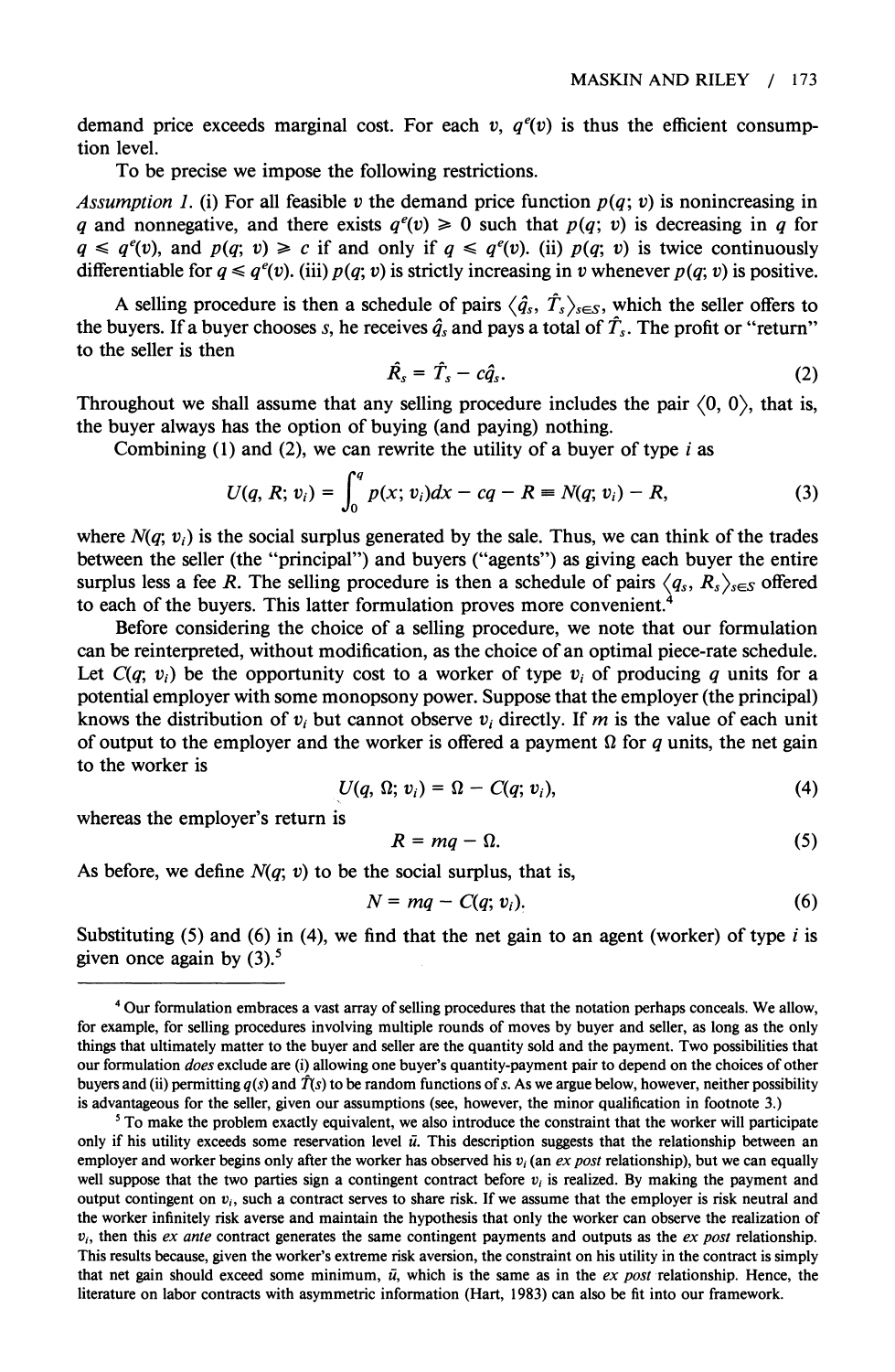#### **174 / THE RAND JOURNAL OF ECONOMICS**

**Returning to the original interpretation, we begin with a diagrammatic derivation of**  the seller's optimal price schedule. A buyer's utility from any pair  $\langle q, R \rangle$  is, from (3), just the social surplus  $N(q; v_i)$  less the seller's profit R. Given our definition of  $q^e(v)$  as the efficient level of consumption by a buyer with parameter  $v_i$ , it follows that, for any R,  $U(q, R; v_i)$  increases with q until it reaches a maximum at  $q = q^e(v_i)$ .

Thus, indifference curves must be as depicted in Figure 1. Note that at  $\langle q, R \rangle$  the **slope of the corresponding indifference curve is** 

$$
\left.\frac{dR}{dq}\right|_{dU=0}=-\left.\frac{\partial U}{\partial q}\right/\frac{\partial U}{\partial R}=p(q; v)-c.
$$

Therefore, at any point  $\langle q, R \rangle$  the indifference curve for a buyer with a higher parameter **value has a greater slope. Sorting is feasible precisely because different individuals have different marginal rates of substitution between the commodity and income. Our assumption that one individual's marginal rate of substitution is everywhere higher than another's is an important analytical simplification.** 

**For the simplest case of two buyer types we can illustrate the profit-maximizing selling strategy with the help of Figure 1. If the seller had complete information about buyer types,**  he could extract all buyer surplus by introducing the schedule  $I^* = \{\langle q^*, R^* \rangle, \}$  $\langle q\overline{q}, R\overline{q}\rangle$ . But since we assume that he has no direct means of distinguishing buyer types, this selling procedure will not extract all surplus. Indeed, high demanders ( $v = v_2 > v_1$ ) are strictly better off buying  $q_1^*$  units at a total cost of  $R_1^* + cq_1^*$ .

**From the figure it is easy to see, moreover, that the seller can do strictly better than I\*.** Consider the indifference curve for a high demander through  $\langle q_1^*, R_1^* \rangle$ . Any such

**PRICE DISCRIMINATION WITH TWO TYPES OF BUYER** 

**FIGURE 1** 

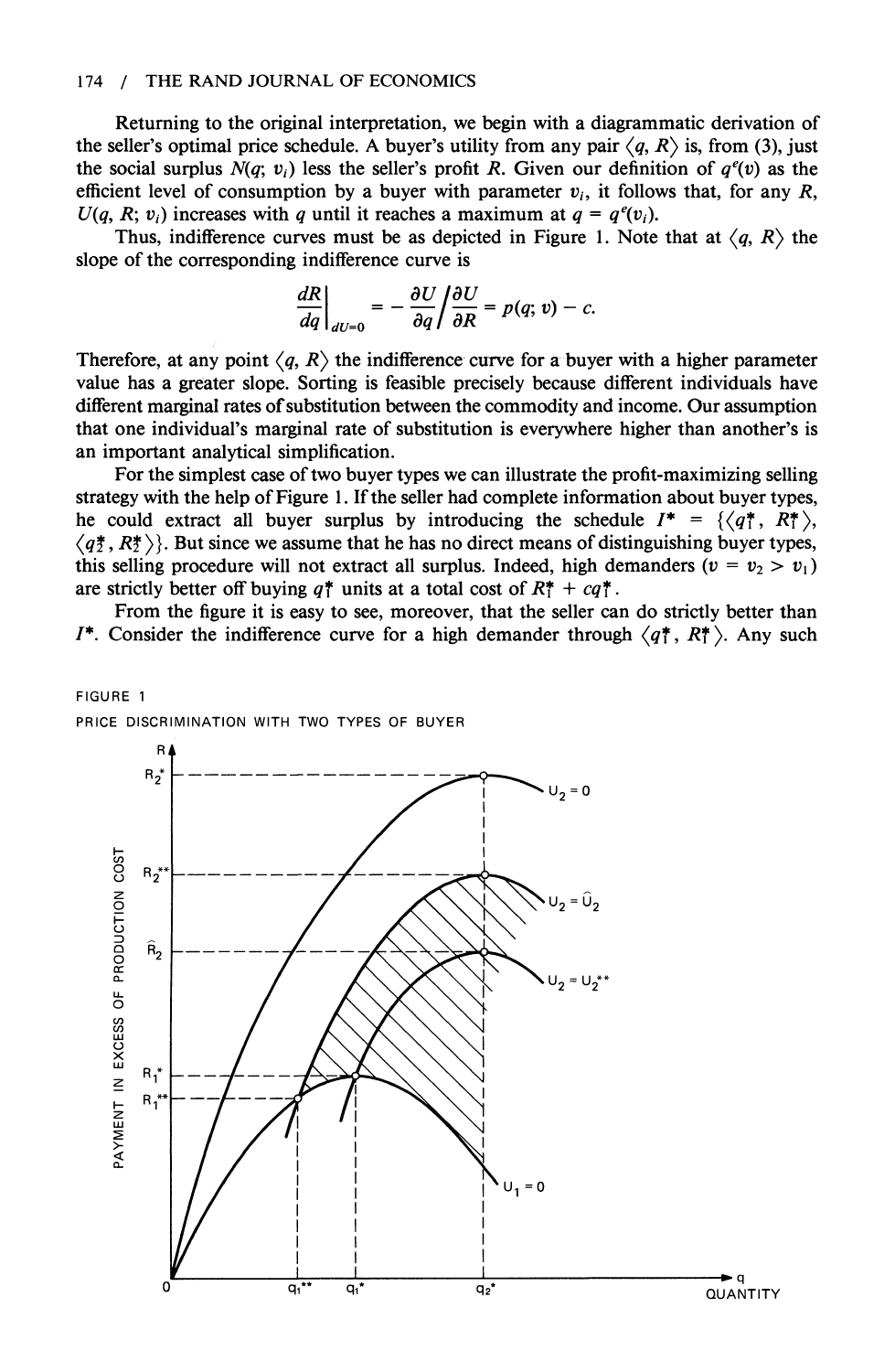buyer cannot be dissuaded from choosing  $\langle q_1^*, R_1^* \rangle$  if available, unless also offered an alternative on or below this curve. Thus, assuming he also offers  $\langle q_1^*, R_1^* \rangle$ , we find that the seller maximizes his return by offering the alternative pair  $\langle q^*, \overline{R}_2 \rangle$ . Note that at the **points chosen by each type, the associated indifference curves have zero slope. That is, the**  pairs  $\langle q_1^*, R_1^* \rangle$  and  $\langle q_2^*, R_2 \rangle$  are efficient.

We next establish, however, that the monopolist can do better than  $\hat{I} = \{ \langle q_1^*, R_1^* \rangle; \langle q_2^*, R_2^* \rangle; \langle q_1^*, R_2^* \rangle; \langle q_2^*, R_1^* \rangle; \langle q_1^*, R_2^* \rangle; \langle q_2^*, R_2^* \rangle; \langle q_1^*, R_2^* \rangle; \langle q_2^*, R_1^* \rangle; \langle q_2^*, R_2^* \rangle; \langle q_1^*, R_2$  $\langle q_2^*, \overline{R}_2 \rangle$  by introducing inefficiency. Consider the alternative  $\langle q_1^{**}, R_1^{**} \rangle$ , depicted in **Figure 1, which also extracts all the surplus from low demanders. Much as before, the**  monopolist maximizes his return from high demanders, given that he offers  $\langle q^{**}, R^{**} \rangle$ , by also offering  $\langle q_2^*, R_2^{**} \rangle$ . By presenting buyers with  $I^0 = \{\langle q_1^{**}, R_1^{**} \rangle, \langle q_2^*, R_2^{**} \rangle\}$ rather than  $\hat{I}$ , the monopolist gains relatively from high demanders ( $R_2^{**} > R_2$ ) and loses from low demanders  $(R_1^{**} < R_1^*)$ . But observe that at least for small moves to the left of  $q^*$ , the slope of the indifference curve for type 1 buyers is approximately zero. Therefore, **the fall in the return from type 1 buyers is approximately zero. To be precise, there is a first-order rise in the return from high demanders and only a second-order decline from low demanders.** 

As the ratio of high to low demanders increases, the offer  $\langle q_1^{**}, R_1^{**} \rangle$  moves further to the left until eventually  $\langle q^{**}, R^{**} \rangle = \langle 0, 0 \rangle$ . Then, if the ratio of high to low demanders is sufficiently great,  $I^0$  in effect becomes simply  $\{\langle q_2^*, R_2^* \rangle\}$ . Regardless of whether  $I^0$  or  $\{\langle q_2^*, R_2^* \rangle\}$  is optimal, however, only high demanders purchase the efficient quantity  $q_2^* = q^e(v_2)$ , and the low demanders' demand price for the last unit purchased exceeds **marginal cost.** 

**A straightforward generalization of this argument establishes that, with more than two types of buyer, demand price will exceed marginal cost for all except the highest demanders. To summarize, we have:** 

**Proposition 1: Inefficiency of monopoly price discrimination.**<sup>6</sup> Under Assumption 1, if  $V = \{v_1, \ldots, v_n | v_i < v_{i+1}\}\$ is the set of possible parameter values, then the profit-maximizing selling procedure of the form  $\langle q_s^*, R(q_s^*) \rangle_{s \in S}$  will result in purchases  $q(v_i)$  by a type *i* buyer such that  $p(q(v_i); v_i) \geq c$  for all i, and the inequality is strict for  $i < n$ .

**This proposition is an instance of a very general principle that has emerged from the rapidly growing literature on incentive schemes (e.g., income taxation and piece-rate schemes); viz., the optimal incentive schedule typically involves distortions (that is, deviations from the first-best) at all but one point.** 

**The primary goal of this article is to show that by introducing only mild restrictions, we can provide a complete characterization of the expected profit-maximizing nonlinear price schedule for any smooth distribution of demand curves. In so doing we lay a broad foundation for future empirical investigations of monopolistic pricing practices.** 

**To preview the issues involved and the results to follow, consider a selling procedure**   $\langle q(s), R(s) \rangle = \langle q(s), \overline{R}(q(s)) \rangle$ , where  $\{q(s)\}_{s \in S}$  consists of all nonnegative quantities, and the return function  $\bar{R}(q)$  is continuously differentiable, as depicted in Figure 2a. Because **indifference curves are steeper for larger v, the response**  $q^*(v)$  **(that is, the purchase by a** type v buyer) will be a strictly increasing function for all v above some minimum  $\alpha^1$  where **purchases are zero. Thus, the buyer types who actually make purchases are completely "sorted out."** 

**Figure 2a is somewhat misleading, however, since it is not generally optimal for the seller to sort completely. One alternative possibility is illustrated in Figure 2b. Instead of**  being continuously differentiable, the return function,  $\overline{R}^*(q)$ , has an upward kink at A. As depicted, any buyer with  $v > \alpha^3$  chooses  $q^*(v) > q_A$ . Those with  $v \in [\alpha^2, \alpha^3]$  all choose

**<sup>6</sup> The graphical derivation of this proposition is easily formalized.**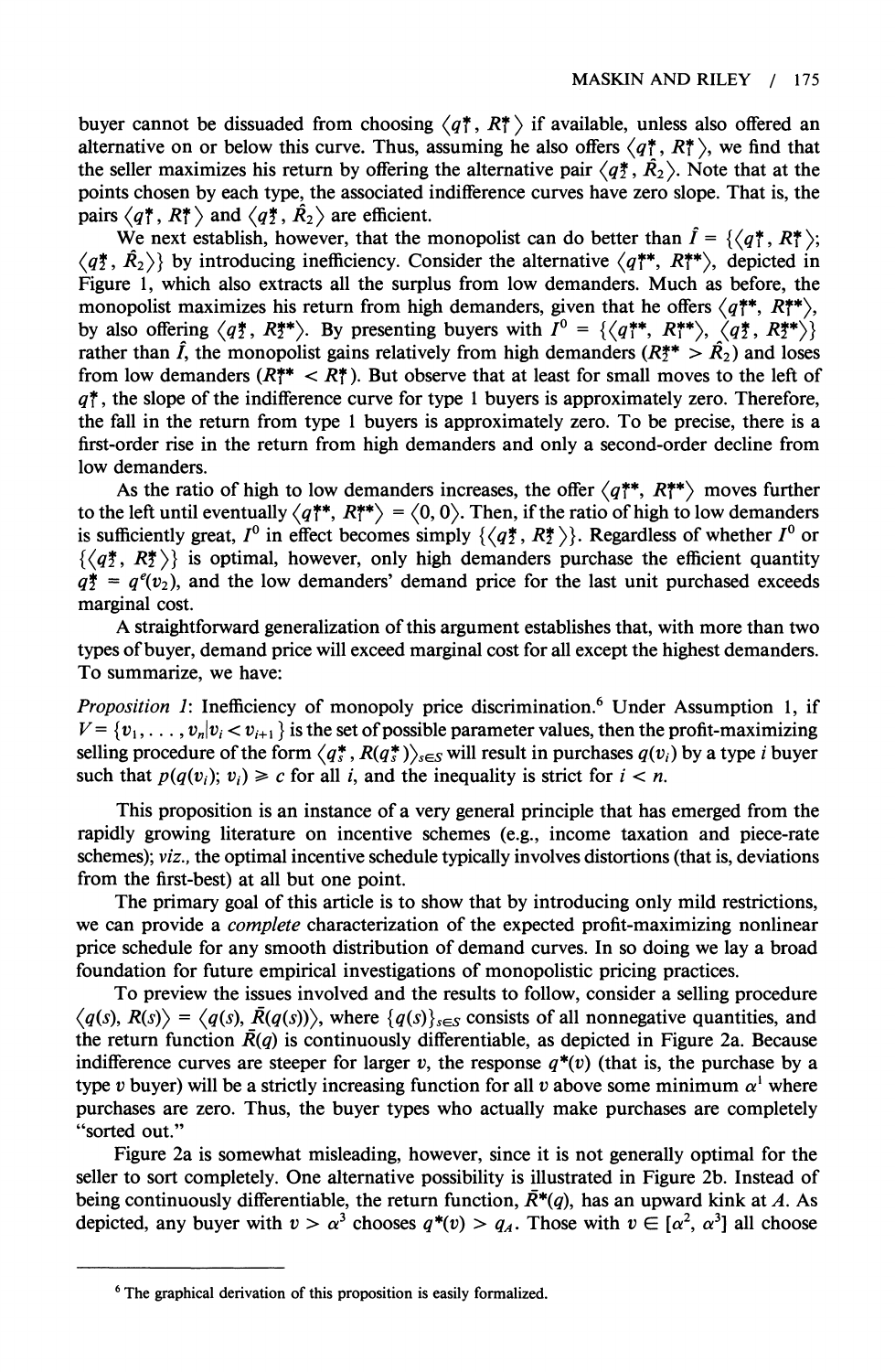

 $q^*(v) = q_A$ . By using the function  $\overline{R}^*(q)$  rather than  $\overline{R}(q)$ , a seller obtains a lower return from those buyers for whom  $v \in [\alpha^2, \alpha^3]$ . But the kinked schedule generates a greater **return from high values of v. It is therefore intuitively plausible that if the proportion of the buyer population with intermediate values of v is sufficiently low relative to the proportions with high or low v's, seller profit is increased by the introduction of such a kink. As we shall see, kinked nonlinear pricing schemes are optimal under weaker conditions as well.** 

**A third possibility is depicted in Figure 2c. Instead of the continuously differentiable**   $\overline{R}(q)$ , the seller constructs  $\overline{R}^{**}(q)$  so that a buyer of type  $\alpha^2$  is indifferent between the points A and A'. The resulting  $\overline{R}^{**}(q)$  lies below  $\overline{R}(q)$ , and hence relative to  $\overline{R}(q)$ , the seller has a lower return if  $v$  is sufficiently high. But he now gains from buyers with parameter

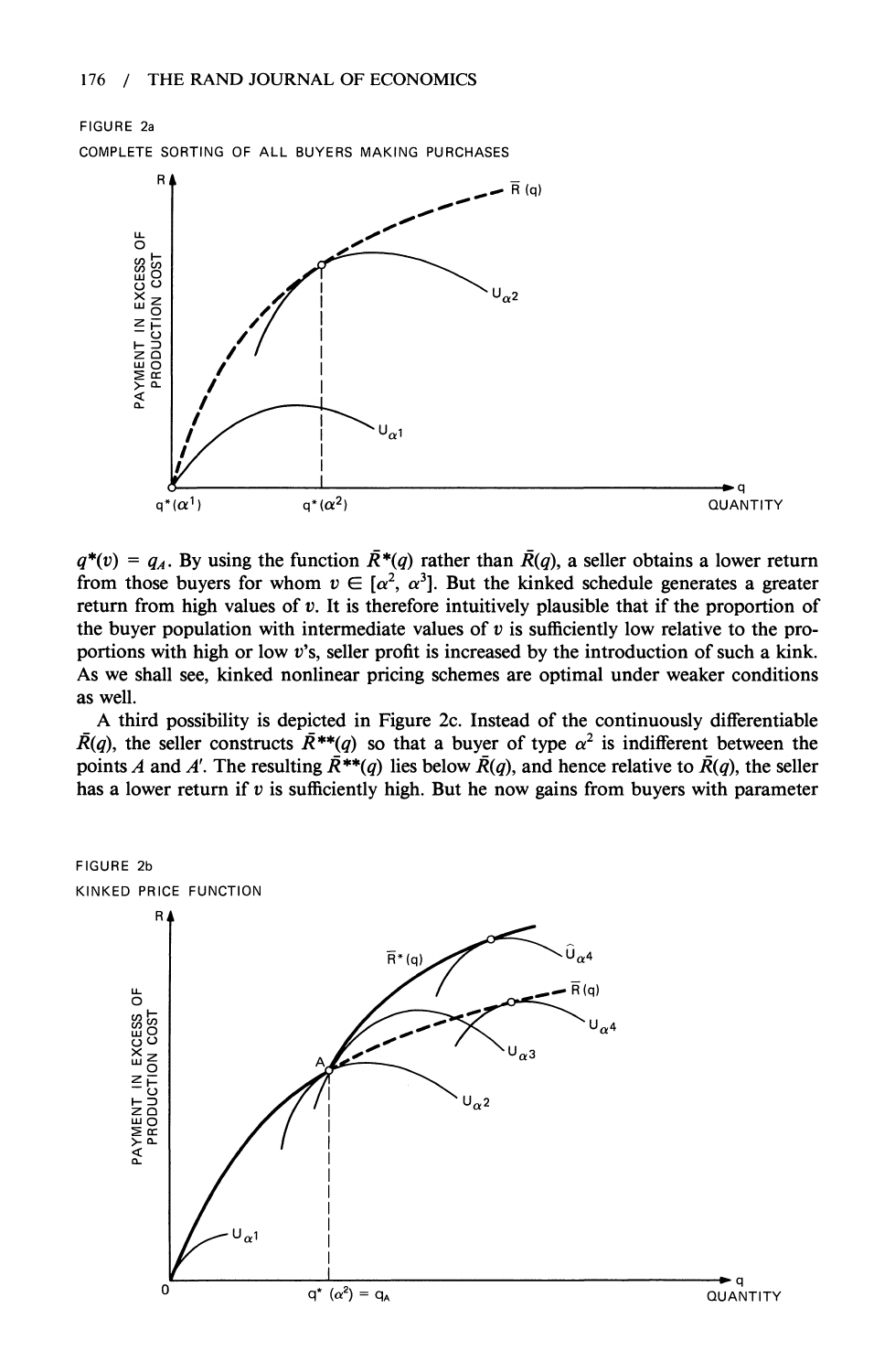**FIGURE 2c DISCONTINUOUS PRICE FUNCTION** 



value  $\alpha^3$  somewhat greater than  $\alpha^2$ , since such buyers select points like B' rather than B. This suggests that if the fraction of buyers with a parameter value near  $\alpha^3$  is sufficiently **high, discontinuities will be optimal. Of course, the argument is incomplete, since it ignores the shape of the optimal return function below point A. Indeed we shall see that, given our other assumptions, discontinuities in the return function are optimal if and only if the density function for v has an upward discontinuity.** 

## **3. Self-selection constraints**

**Vi** 

Rather than proceeding directly to the general model with an arbitrary continuous cumulative distribution function  $F(v)$ , we first examine the "self-selection" constraints for **the discrete case. These constraints require that each consumer type be as happy with the**   $\langle q, R \rangle$  pair assigned to him as with that of any other type. The crucial step is to show that the optimization problem faced by the seller—choice of a schedule  $\langle q_s, R(q_s) \rangle_{s \in S}$ , subject to self-selection constraints-reduces to a tractable variational problem. This is done by **first showing that for each type, only one of the constraints is actually binding; viz., the "local downward" constraint.** 

**Consider Figure 1 once again, but now suppose that there are n different types with**   $v_i < v_{i+1}$ ,  $i = 1, \ldots, n$ . First we note that, because the indifference curves of an individual with a higher v are everywhere steeper, the following syllogism must hold:

For all 
$$
q_2 \ge q_1
$$
 and  $\langle q_1, R_1 \rangle \ne \langle q_2, R_2 \rangle$ , (7)  
 $\langle q_1, R_1 \rangle \preceq \langle q_2, R_2 \rangle \rightarrow \langle q_1, R_1 \rangle \preceq \langle q_2, R_2 \rangle$ , for  $v > v_i$ .

We next define  $\langle q(v_i), R(v_i) \rangle_{v_i \in V}$  to be the schedule of pairs optimal for each buyer type, given some schedule of offers by the seller. Suppose that the pair  $\langle q_1^{**}, R_1^{**} \rangle$  depicted in Figure 1 is optimal for type 1. Then all other offers  $\langle q_s, R_s \rangle$  must lie on or above the **indifference curve for type 1 through**  $\langle q^{**}, R^{**} \rangle$ **. Given Assumption 1, we know that the indifference curve for type 2 through this same point is steeper at any level of q. Then**  either  $q(v_2) = q(v_1)$  or a buyer of type 2 chooses a pair  $\langle q_s, R_s \rangle$  on or below this steeper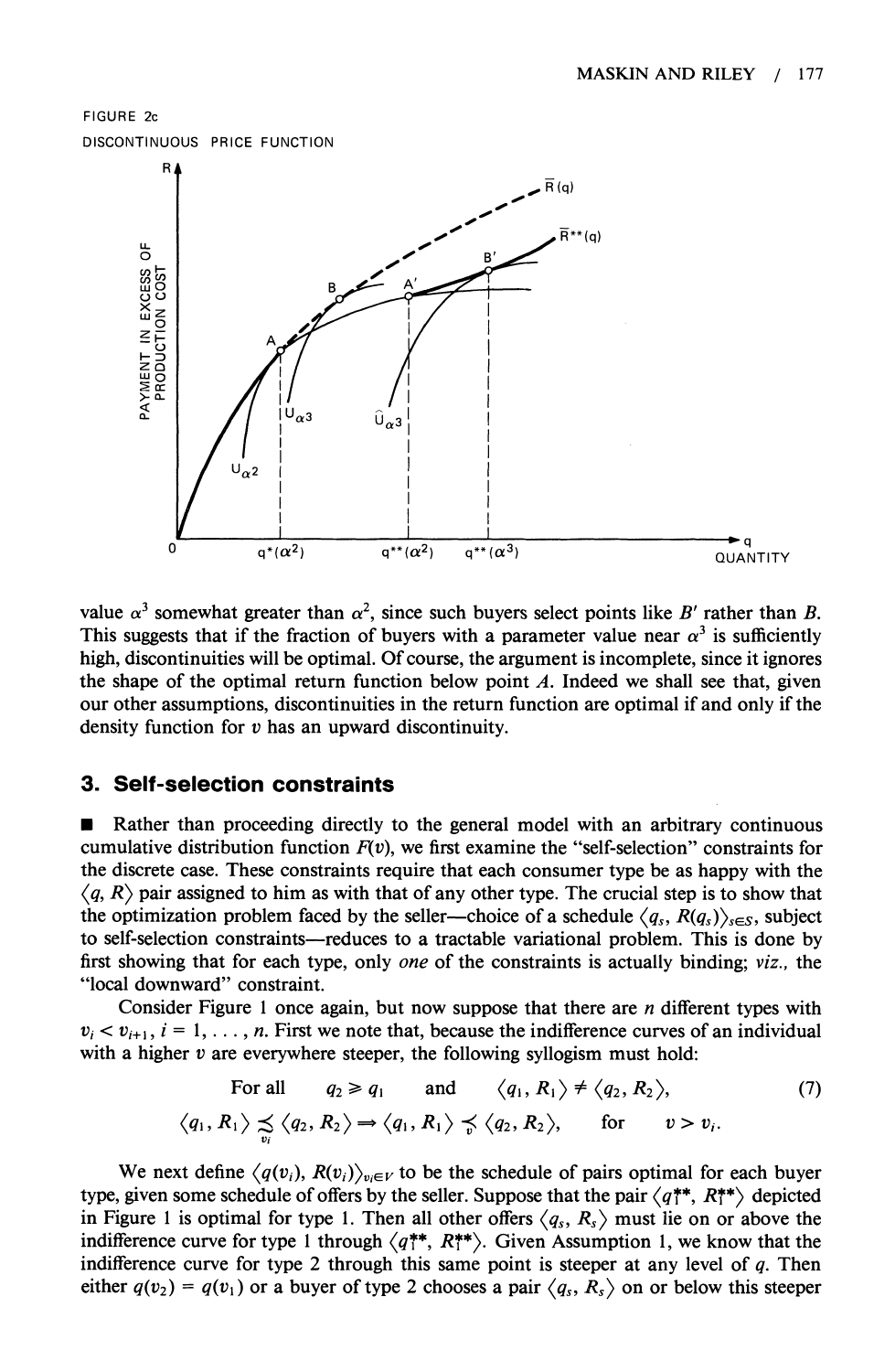**indifference curve. But we have already argued that all the alternatives must lie above the flatter indifference curve for type 1. Then either**  $q(v_2) = q(v_1)$  **or**  $\langle q(v_2), R(v_2) \rangle$  **must lie in the shaded region, that is,** 

$$
q(v_2)\geqslant q(v_1).
$$

**Since exactly the same logic applies for any two neighboring types, we can conclude that the response function** 

 $q(v)$  is a nondecreasing function.  $(8)$ 

**A further important implication of Assumption 1 is that, for each type, the "local**  downward" constraint is strictly binding. That is, there is no type  $v_i$  such that

$$
\langle q(v_i), R(v_i) \rangle \succcurlyeq \langle q(v_{i-1}), R(v_{i-1}) \rangle. \tag{9}
$$

To confirm this, suppose (9) holds for some *i*. Since  $\langle q(v_{i-1}), R(v_{i-1}) \rangle$  is optimal for type  $v_{i-1}$ , we also have

$$
\langle q(v_{i-1}), R(v_{i-1}) \rangle \sum_{v_{i-1}} \langle q(v_k), R(v_k) \rangle, \qquad k = 1, \ldots, i-1.
$$

**Then appealing to (7) and (8)** 

$$
\langle q(v_{i-1}), R(v_{i-1}) \rangle \succcurlyeq \langle q(v_k), R(v_k) \rangle, \qquad k = 1, \ldots, i-1. \tag{10}
$$

**Now consider the alternative scheme** 

$$
\hat{q}_k = q(v_k)
$$
\n
$$
\hat{R}_k = \begin{cases}\n\tilde{R}(y_k), & k < i \\
R(v_k) + \delta, & k \geq i.\n\end{cases}
$$

For sufficiently small  $\delta$ , (9) continues to hold. Then (10) holds also. That is, type  $v_i$  will not switch to a lower level of q. An almost identical argument establishes that no type  $v_i$ ,  $j > i$ , will do so either. Finally we note that, since indifference curves are vertically parallel, rankings over  $\langle \hat{q}(v_i), \hat{R}(v_i) \rangle_{i \geq i}$  are identical to the rankings over  $\langle q(v_i), R(v_i) \rangle$  for all types  $v_i, j \geq i.$ 

**Thus, the new scheme results in the same choices of q by each type and a strictly**  greater return to the monopolist. But this is impossible since, by assumption,  $\langle q(v_i), \rangle$  $R(v_i)_{i=1,\dots,n}$  is the monopolist's optimal scheme. Therefore, (9) is false, and the local down**ward constraint is binding; that is,** 

$$
\langle q(v_i), R(v_i) \rangle \sim \langle q(v_{i-1}), R(v_{i-1}) \rangle, \qquad i = 2, \ldots, n. \qquad (11)
$$

**This argument implies that a buyer with the lowest v obtains no surplus, that is,** 

$$
\langle q(v_1), R(v_1) \rangle \underset{v_1}{\sim} \langle 0, 0 \rangle. \tag{12}
$$

**Figure 3 depicts a possible optimal selling procedure with three different types. All**  the pairs  $\langle q(v_i), R(v_i) \rangle$  lie along the dashed curve, where each segment corresponds to an **indifference curve for a different demander. From this figure, it should be clear that the indifference curve for each type**  $v_i$  **through**  $\langle q(v_i), R(v_i) \rangle$  **never lies above the dashed curve.** Thus, if conditions (8) and (11) are satisfied,  $\langle q(v_i), R(v_i) \rangle$  is indeed the global optimum for type  $v_i$ . That is, we assert that besides being necessary properties of a monopolist's **optimum, (8) and (1 1) are also conditions sufficient for all self-selection constraints to be satisfied.** 

**From this analysis of the finite case we can now move easily to the limit with the buyer's demands continuously distributed. In what follows we shall make use of the next assumption.**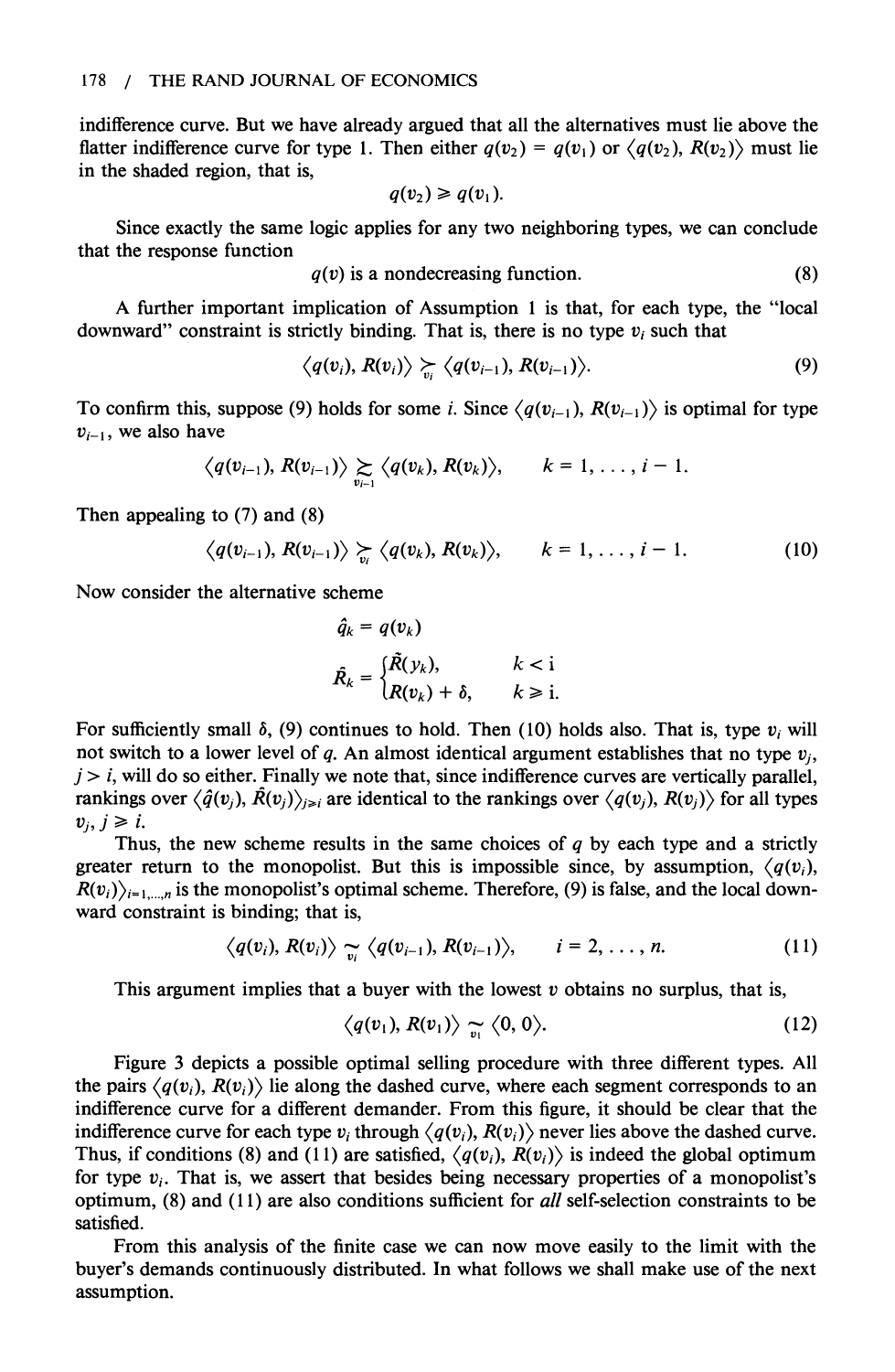

Assumption 2. The cumulative distribution function for  $v$ ,  $F(v)$ , is a strictly increasing, **continuously differentiable function on the interval**  $[0, \bar{v}]$  **with**  $F(0) = 1 - F(\bar{v}) = 0$ **.** 

With  $\langle q(v_i), R(v_i) \rangle$  optimal for a buyer with parameter  $v_i$ , we can write maximized **utility as** 

$$
U^*(v_i) = N(q(v_i); v_i) - R(v_i).
$$
 (13)

**From (11)** 

$$
U^*(v_{i+1}) = N(q(v_{i+1}); v_{i+1}) - R(v_{i+1}) = N(q(v_i); v_{i+1}) - R(v_i).
$$

**Therefore,** 

$$
U^*(v_{i+1}) - U^*(v_i) = N(q(v_i); v_{i+1}) - N(q(v_i); v_i)
$$
  
= 
$$
\int_{v_i}^{v_{i+1}} \frac{\partial N}{\partial v} (q(v_i); x) dx.
$$
 (14)

**From (12), we know that the utility of the lowest demanders must equal the utility of not participating, that is,** 

$$
U^*(0) = 0.^7 \tag{15}
$$

**Combining (14) and (15), we obtain** 

$$
U^*(v_i)=\sum_{j=0}^{i-1}\int_{v_j}^{v_{j+1}}\frac{\partial N}{\partial v}(q(v_j);x)dx,\qquad\text{where}\qquad v_0=0.
$$

**Substituting this expression in ( 13), we can write the expected seller revenue from a buyer**  of type  $v_i$  in terms of  $q(\cdot)$ :

$$
R(v_i) = N(q(v_i); v_i) - \sum_{j=0}^{i-1} \int_{v_j}^{v_{j+1}} \frac{\partial N}{\partial v} (q(v_j); x) dx.
$$

**<sup>7</sup>Oren, Smith, and Wilson (1984) consider a case in which there is an additional fixed cost, k, of supplying**  each customer. Then (15) becomes  $U^*(0) = k$ . Their analysis is easily generalized by using our methods.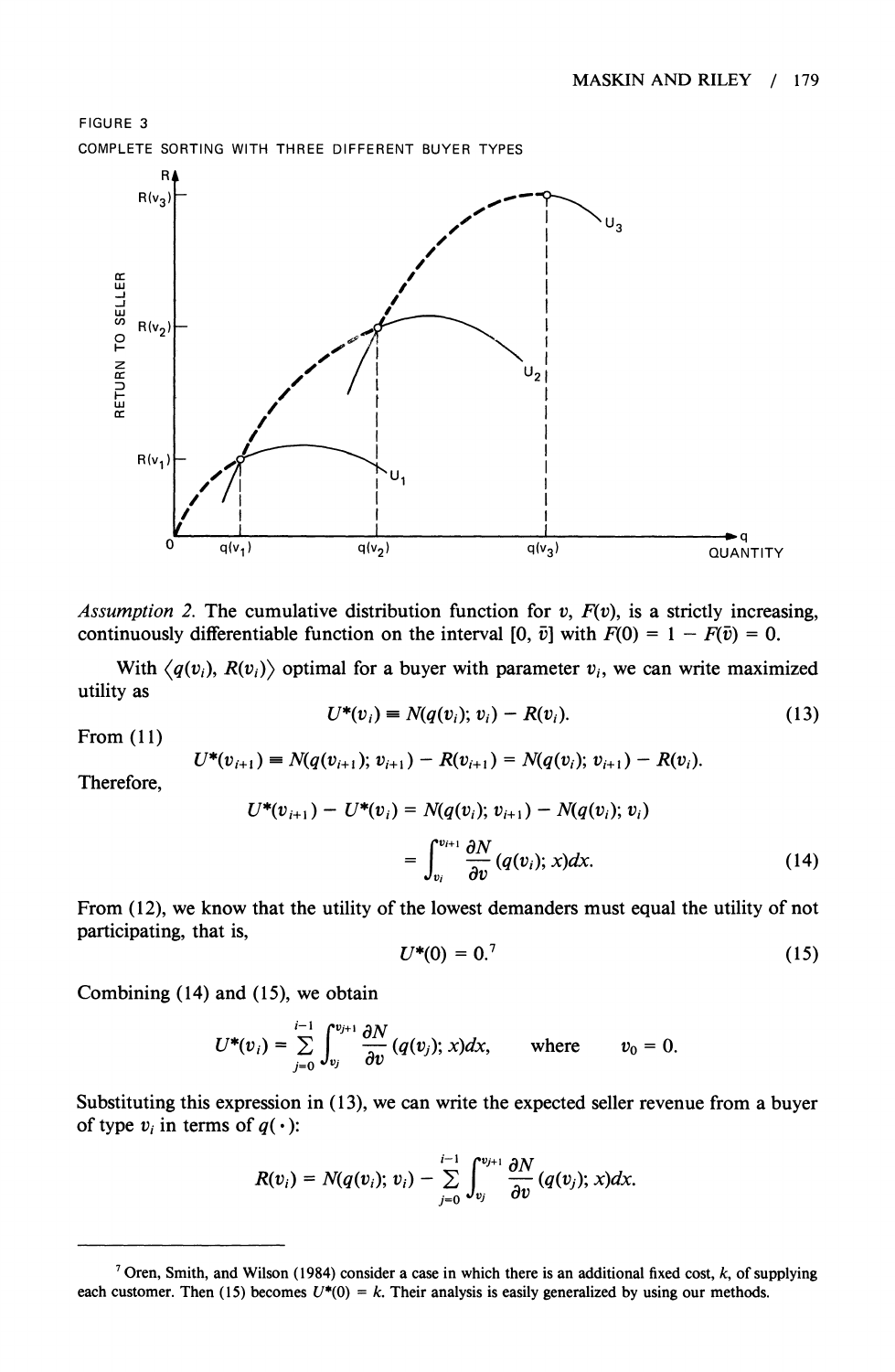**Taking the limiting case of a continuous distribution of types, we have** 

$$
R(v) = N(q(v); v) - \int_0^v \frac{\partial N}{\partial v} (q(x); x) dx.
$$
 (16)

From the monopolist's viewpoint, v and, hence,  $R(v)$  are random variables. He, therefore, chooses  $q(v)$  to maximize the expectation of  $R(v)$  subject to the constraint (8) that  $q(v)$  is nondecreasing. The expectation of  $R(v)$  is

$$
\int_0^{\bar{v}} \left[ N(q(v); v) - \int_0^v \frac{\partial N}{\partial v} (q(x); x) dx \right] dF(v),
$$

**or, after integration by parts,** 

$$
\int_0^{\bar{v}} [N(q(v); v) - \frac{\partial N}{\partial v} (q(v); v) / \rho(v)] dF(v),
$$

where  $\rho(v) = F'(v)/(1 - F(v))$  is the hazard rate of F. Summarizing, we can state the **following proposition.** 

**Proposition 2: Expected profit from second-degree price discrimination. If Assumptions 1**  and 2 are satisfied, the expected profit obtainable from a selling procedure  $\langle q(v), R(v) \rangle$ , where  $q(v)$  is nondecreasing, can be expressed as

$$
\int_0^{\bar{v}} I(q(v); v)dF(v),
$$

**where** 

$$
I(q; v) = N(q; v) - \frac{\partial N}{\partial v}(q; v) / \rho(v), \qquad (17)
$$

**rq ~ ~ ~ a**   $N(q, v) = \int_{0}^{R} p(x, v) dx - cq$  is the net social benefit,

**and** 

$$
\rho(v) \equiv F'(v)/(1 - F(v)).^8
$$

To maximize expected revenue, the seller thus chooses  $q^*(v)$  to solve

$$
\max_{q(v)} \left\{ \int_0^{\bar{v}} I(q(v); v) dF(v) | q(v) \text{ is nondecreasing} \right\}.
$$
 (18)

Assume that  $q^*(\cdot)$  is piecewise differentiable. (We shall see below that this assumption is justified.) Then, from (16), the return to the seller from a buyer of type  $v$  is

$$
R^*(v) = N(q^*(v); v) - \int_0^v \frac{\partial N}{\partial v} (q^*(x); x) dx
$$

$$
= \int_0^v \frac{\partial N}{\partial q} (q^*(x); x) \frac{dq^*(x)}{dx} dx.
$$

Let  $\phi(q) = \min\{v|q^*(v) = q\}$ . Because  $q^*(v)$  is nondecreasing, we can write  $v = \phi(q)$ . We **can, therefore, write** 

**<sup>8</sup>In deriving the formula for expected profit in the case of only finitely many values of v, we invoked the**  assumption that  $\langle q(v), R(v) \rangle$  is optimal for the monopolist. In particular, we used this assumption to show that **the local downward incentive constraint is binding. One can show, however, (see the lemma following Proposition 3) that formula (17) is valid even for nonoptimal selling schemes.**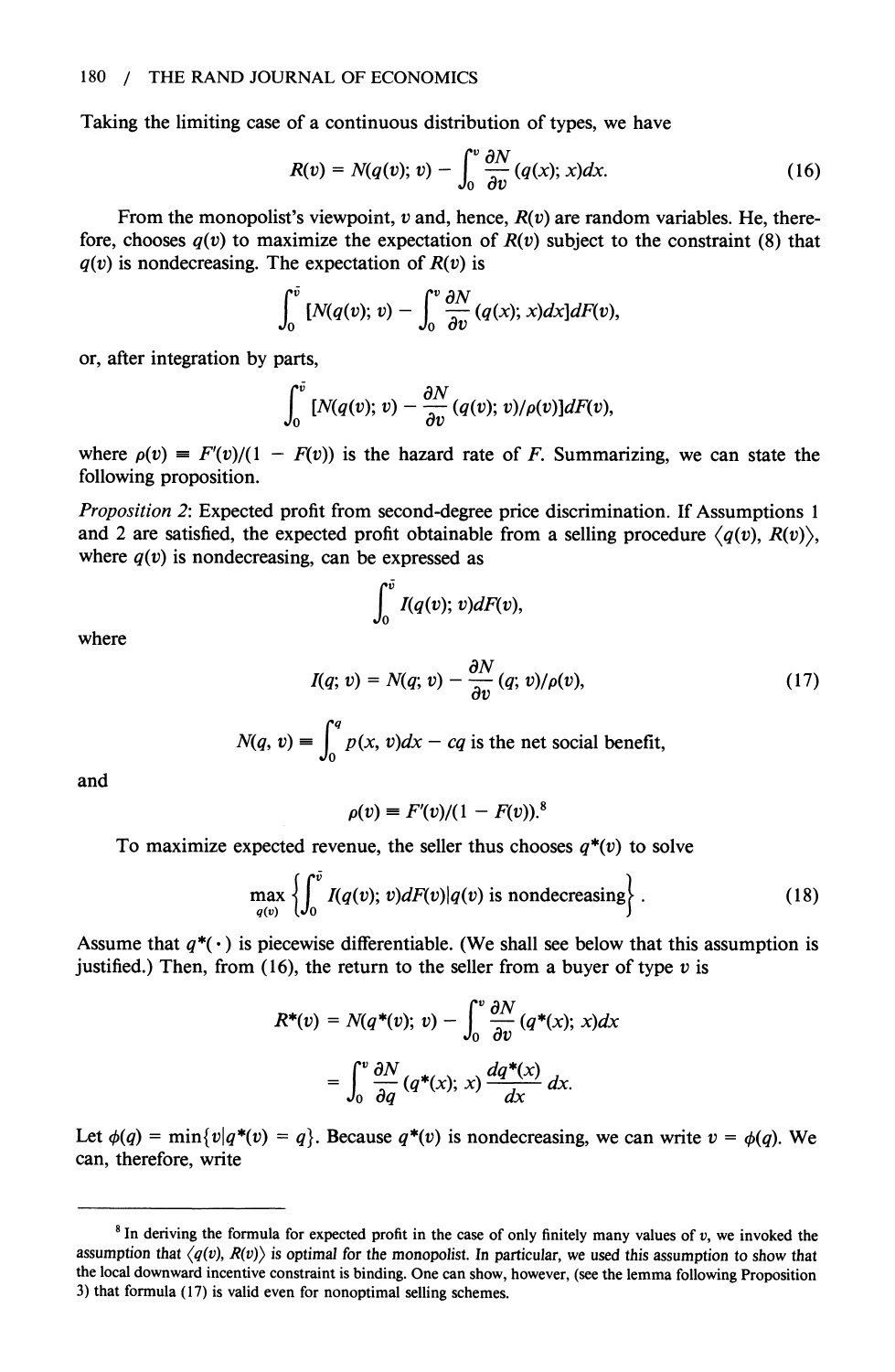$$
R^*(\phi(q)) = \int_0^q \frac{\partial N}{\partial q} (z; \phi(z)) dz
$$
  
= 
$$
\int_0^q p(z; \phi(z)) dz - cq.
$$

**Hence we have the following proposition.** 

**Proposition 3: Optimal nonlinear pricing. Under Assumptions 1 and 2 expected monopoly profit is maximized by introducing the nonlinear total payment schedule** 

$$
\bar{T}(q) = \int_0^q p(z; \phi(z))dz,
$$
\n(19)

where  $\phi(z)$  is defined by  $\phi(z) = \min\{v|q^*(v) = z\}$  and  $q^*(v)$  is the solution to (18).

**We have derived Propositions 1-3 somewhat informally to emphasize the ideas behind the proofs. In fact, we have left certain gaps in the analysis. First of all, our derivation of (16) by taking limits was rather loose. In Maskin and Riley (1983b) we provide a formal proof. In fact, we establish the following lemma.** 

*Lemma.* For any  $q(v)$ , a nondecreasing function on [0,  $\bar{v}$ ], there exists a unique return function,  $R(\cdot)$ , given by (16), such that  $\langle q(\cdot), R(\cdot) \rangle$  satisfies all the self-selection constraints **and (15).** 

We should note that the uniqueness of  $R(\cdot)$  in this lemma depends crucially on the continuity of  $F(\cdot)$ . If  $F(\cdot)$  is, by contrast, a discrete distribution, then corresponding to each  $q(\cdot)$  there will be a continuum of  $R(\cdot)$ 's such that the self-selection constraints and **(15) are satisfied (although only one that is profit-maximizing).** 

**Another point we ignored is the possibility that the seller might offer a schedule**   $\langle \tilde{q}_s, \tilde{R}_s \rangle_{s \in S}$ , where  $\tilde{q}_s$  and  $\tilde{R}_s$  are random rather than deterministic functions. We consider **this possibility in Maskin and Riley (1983a), wherein it is established that gains from randomization are ruled out if the following assumption is satisfied.** 

**Assumption 3: Nondecreasing price elasticity. Demand elasticity is nondecreasing in the demand price. That is,** 

$$
\frac{\partial}{\partial v} \left( \frac{-q}{p} \frac{\partial p}{\partial q} \right) \leq 0. \tag{20}
$$

**For a buyer of type v, utility is** 

$$
U(q, T; v) = \int_0^q p(x, v) dx - T.
$$

**Hence, for such a buyer,** 

$$
\frac{\partial}{\partial v}\left(\frac{-\frac{\partial^2 U}{\partial q^2}}{\frac{\partial U}{\partial q}}\right) = \frac{1}{q}\frac{\partial}{\partial v}\left(\frac{-q}{p}\frac{\partial p}{\partial q}\right). \tag{21}
$$

**Assumption 3 implies, therefore, that absolute risk aversion is nonincreasing in v, if we interpret U as a von Neumann-Morgenstern utility function.** 

**We should note that we have a great deal of flexibility in our choice of a parameterization. In particular, if p(q; v) represents a family of inverse demand curves satisfying Assumptions**  1, 2, and 3, then  $p(q, \omega(v))$  represents the same family and also satisfies these three assumptions if  $\omega(\cdot)$  is strictly increasing. For convenience, we shall choose, without loss of generality, **a parameterization for which the increases in demand price are diminishing as v rises.**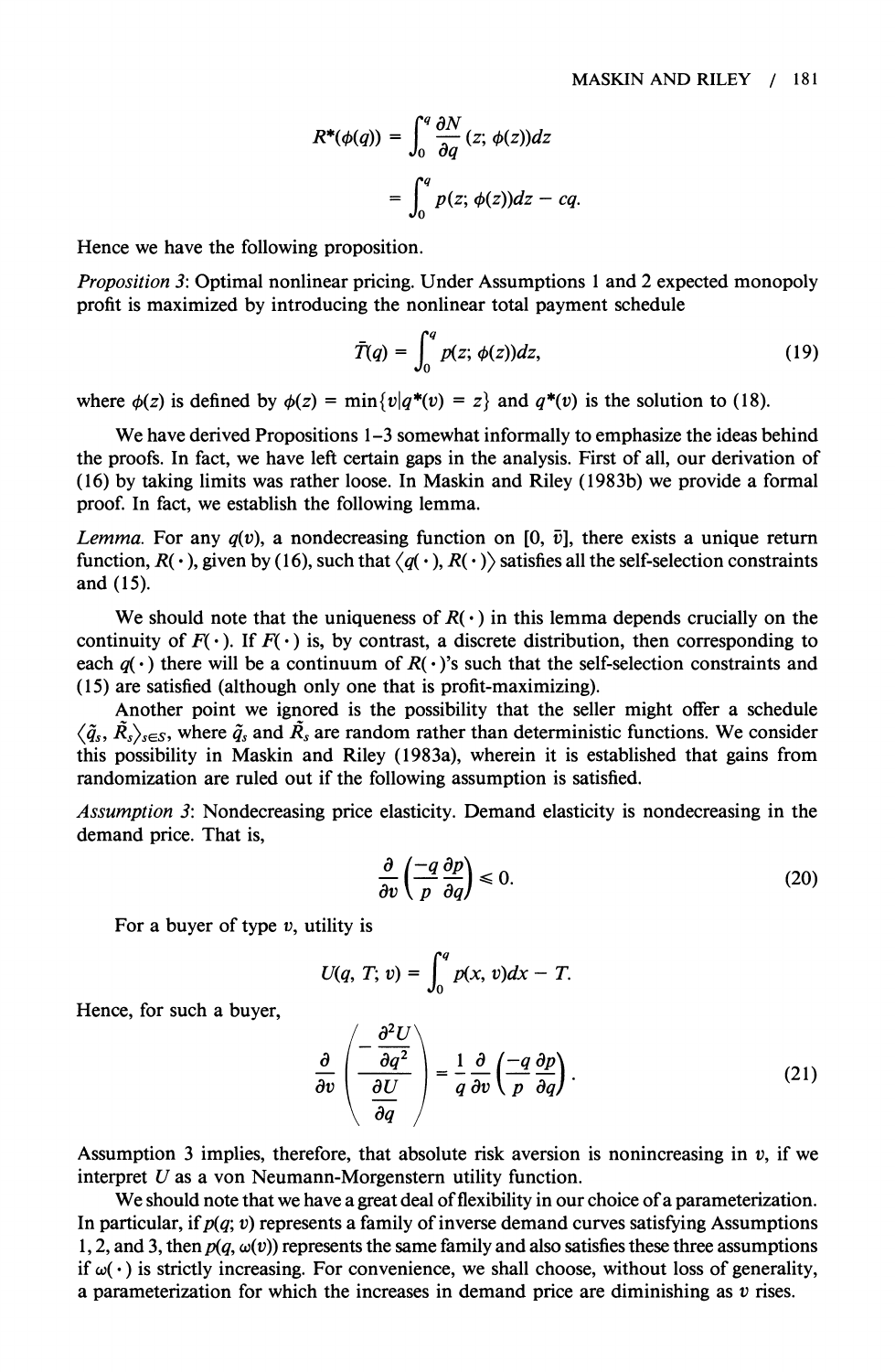Assumption 4.  $p_{22}(q; v) \leq 0$ .

**Since we shall appeal to Assumptions 1, 2, 3, and 4 in much of what follows, we observe that they are satisfied for large classes of preferences. For example, they are satisfied if** 

$$
p(q; v) = \alpha(v)a(q) - \beta(v)h(q), \qquad (22)
$$

where  $a(q)$  is positive and nonincreasing,  $h(q)$ ,  $\alpha(v)$ , and  $\alpha(v)/\beta(v)$  are all nonnegative and nondecreasing,  $\alpha''(v) \leq 0$ ,  $\beta''(v) \geq 0$ ,  $\alpha(v)a(0) - \beta(v)h(0) \geq 0$ , and  $\alpha(v)a'(0)$  $- \beta(v)h'(0) < 0.$ 

**One special case of (22) is the family of linear demand curves. Without loss of generality,**  we can set  $\alpha(v) = v$ ,  $a(q) = 1$ , and  $h(q) = q$  so that

$$
p(q; v) = v - \beta(v)q.
$$

**A second important case is the family of constant elasticity demand functions**   $p(q; v) = \alpha(v)q^{-1/\eta}$ . As we shall see, the seller's optimization problem is especially straight**forward for this family.** 

### **4. Characterization of the optimal selling procedure**

We now turn to the solution of the seller's optimization problem, (18). First, we provide **conditions under which there is complete sorting of all those buyers actually making purchases.** 

**Proposition 4: Complete sorting optimum. Suppose Assumptions 1, 2, 3, and 4 hold. Then**  the  $\bar{q}(v)$  that solves max  $I(q; v)$  is nondecreasing and, whenever  $\bar{q}$  is positive, strictly increasing **if either <sup>q</sup>**

$$
J(v) = v - \frac{1 - F(v)}{F'(v)}
$$
 is increasing (23)

**or** 

$$
\frac{1}{p_2(\bar{q}(v); v)} \frac{\partial}{\partial v} \left( \frac{p_2(\bar{q}(v); v)}{\rho(v)} \right) < 1. \tag{24}
$$

**Proof: We first establish that Assumptions 1, 2, and 3 together imply that I(q; v) is a strictly quasi-concave function of q. From (17)** 

$$
\frac{\partial I}{\partial q} = p(q; v) - p_2(q; v) / \rho(v) - c.
$$

**Hence** 

$$
\frac{\partial I}{\partial q} \geq 0 \Longrightarrow 1/\rho < p/p_2. \tag{25}
$$

**Also** 

$$
\frac{\partial^2 I}{\partial q^2} = p_1 - p_{12}/\rho. \tag{26}
$$

If  $p_{12}$  is nonnegative,  $\frac{\partial^2 I}{\partial q^2}$  is negative since, by Assumption 1,  $p_1 < 0$  for  $q > 0$ . If  $p_{12}$ **is negative, then by (25)** 

$$
\frac{\partial I}{\partial q} \geqslant 0 \Longrightarrow \frac{\partial^2 I}{\partial q^2} < p_1 - \frac{p_{12}p}{p_2} = \frac{p^2}{qp_2} \frac{\partial}{\partial v} \left( \frac{-qp_1}{p} \right).
$$

**By Assumption 3 the final term is nonpositive. Thus I(q, v) is indeed strictly quasi-concave. Furthermore,** 

$$
\frac{\partial^2 I}{\partial q \partial v} = p_2 \left( 1 - \frac{1}{p_2} \frac{\partial}{\partial v} \left( \frac{p_2}{\rho} \right) \right) = \frac{p_2}{\rho} \left( \rho + \frac{\rho'}{\rho} - \frac{p_{22}}{p_2} \right). \tag{27}
$$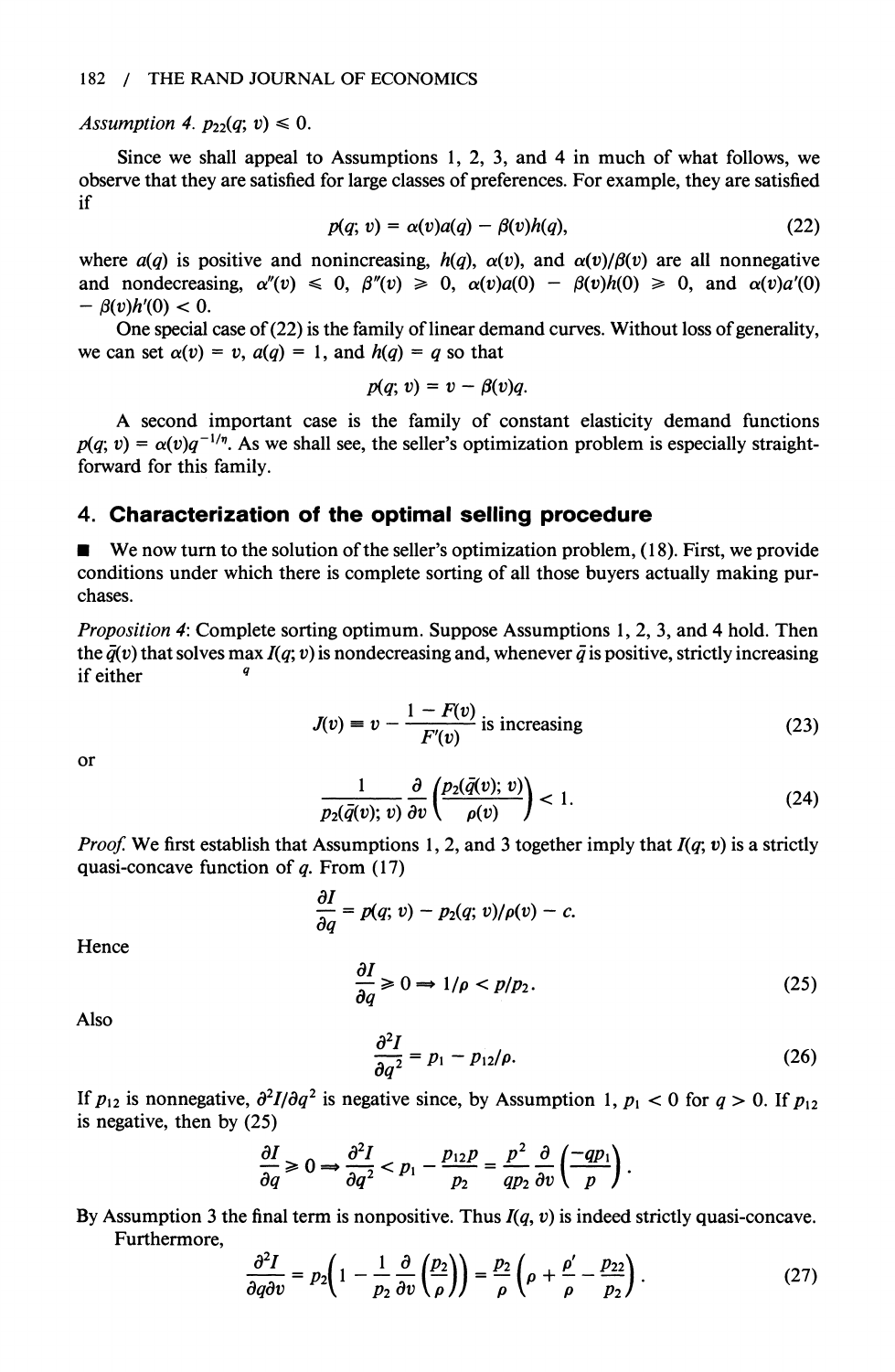Since  $\bar{q}(v)$  maximizes  $I(q, v)$ , either  $\bar{q}(v) = 0$  or  $\bar{q}(v)$  satisfies the first-order condition  $\partial I/\partial q = 0$ . Totally differentiating the latter equation, we obtain

$$
\frac{d\bar{q}}{dv}=-\frac{\partial^2 I}{\partial q\partial v}\bigg/\frac{\partial^2 I}{\partial q^2}\,.
$$

**We have just argued that the denominator is negative, hence the derivative exists.**  Also, if (24) holds, then, from (27),  $\frac{\partial^2 I}{\partial q \partial v}$  is positive. Alternatively, since

$$
J'(v)=\frac{1}{\rho}\left(\rho+\frac{\rho'}{\rho}\right),\,
$$

and by hypothesis  $p_{22} \le 0$ , it follows from (27) that if (23) is satisfied,  $\frac{\partial^2 I}{\partial q \partial v}$  is again **positive.** 

Hence  $\bar{q}(v)$  is either zero or strictly increasing. Thus  $\bar{q}(v)$  solves the monopolist's **optimization problem (18). Q.E.D.** 

**Although condition (24) has the advantage of being invariant to parameterization, the**  somewhat stronger condition (23) is easier to interpret. It requires that the hazard rate  $\rho(v)$ **not decline too rapidly with v, a requirement that accords well with our heuristic discussion of complete sorting in Section 2. Certainly, this condition is satisfied for a large subclass of distribution functions. It is not difficult, however, to produce instances in which it is**  violated. For example, if, holding the support of  $v$  fixed, the variance of  $v$  is made sufficiently small,  $J(v)$  is nonmonotonic.<sup>9</sup> We shall see below that whenever there exists a v such that **J(v) is positive and decreasing, complete sorting is no longer optimal.** 

**Example 1: Vertically parallel demand:** 

$$
p(q; v) = v - h(q), h'(\cdot) > 0.
$$

**For this simple case** 

$$
\frac{\partial I}{\partial q}(q; v) = J(v) - h(q) - c,
$$

**where** 

$$
J(v)=v-\frac{1-F(v)}{F'(v)}.
$$

**Then if J(v) is increasing,** 

$$
\bar{q}(v) = h^{-1}(\max\{0, J(v) - c\})
$$
 is nondecreasing, and

**by Proposition 3 the optimal nonlinear price function is** 

$$
\bar{T}(q) = \int_0^q [J^{-1}(h(z) + c) - h(z)]dz.
$$

**Example 2: Constant price elasticity of demand:** 

$$
p(q; v) = vq^{-1/\eta}, \qquad \eta > 1
$$

$$
\frac{\partial I}{\partial q}(q; v) = J(v)q^{-1/\eta} - c.
$$

<sup>9</sup> It is easy to give other examples for which  $J(v)$  is not monotonic. For instance, if

$$
F(v) = v(7 - 9v + 4v^2)/2
$$

so that  $\bar{v} = 1$ , it may be confirmed that  $J(1/2) = J(5/8) = J(3/4) > 0$ .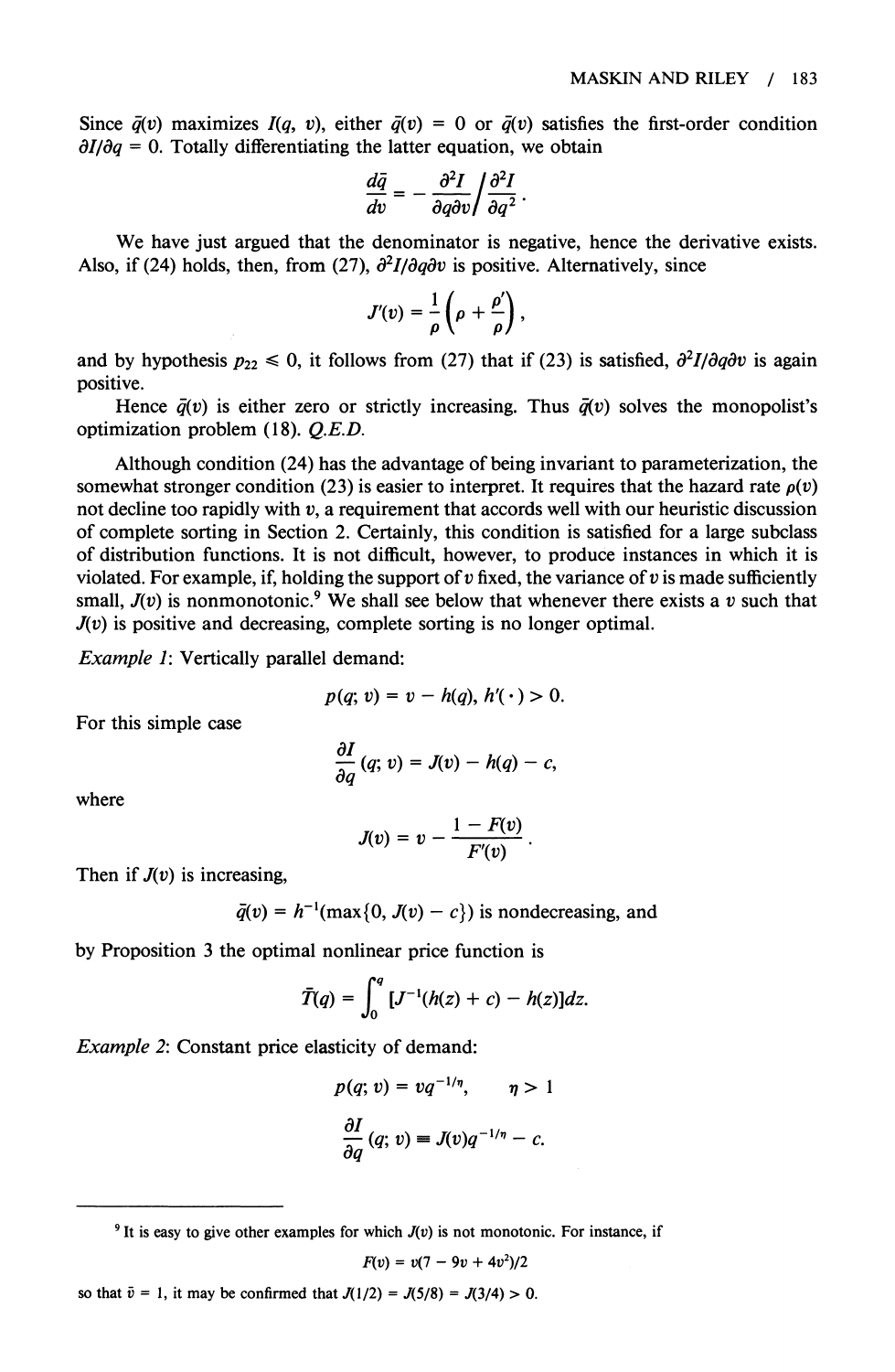Then, once again,  $\bar{q}(v)$  is monotonic if  $J(v)$  is increasing. Substituting into (19), we **obtain** 

$$
\bar{T}(q) = \int_0^q J^{-1}(cz^{1/\eta})z^{-1/\eta}dz.
$$

**Under the hypothesis of Proposition 4, it is in principle possible to compute the optimal nonlinear pricing scheme for any family of demand curves. One important qualitative issue is how a change in the underlying distribution affects the optimal price function. Suppose**  that there is a rightward shift in the distribution, so that the new distribution  $G(v)$  is strictly less than  $F(v)$  for all  $v < (0, \bar{v})$ . Since higher values of v are associated with higher demanders, **keeping the same pricing scheme will make the seller better off. Less obvious, however, is**  the effect on the optimal payment function  $\overline{T}(q)$ .

One condition sufficient to ensure that  $G(v) < F(v)$  is that the hazard rate for F exceeds **the hazard rate for G. We now show that this condition ensures that the optimal payment**  function  $\overline{T}_G(q)$  is strictly steeper for all q than the corresponding function for F.

*Proposition 5.* If for all  $v \in (0, \bar{v})$  the distribution  $G(v)$  has a lower hazard rate than  $F(v)$ **and Assumptions 1, 2, and 3 are satisfied, then** 

$$
\frac{d}{dq}\,\bar{T}_G(q) > \frac{d}{dq}\,\bar{T}_F(q).
$$

*Proof.* We consider only the case in which the optimal response function,  $\bar{q}(v)$ , is the solution to max  $I(q; v)$ . That the proof generalizes follows directly from the Characterization Theorem **q (Proposition 7).** 

From the proof of Proposition 4,  $I(q; v)$  is strictly quasi-concave. Also, from (17), if  $\rho_F > \rho_G$ , then

$$
\frac{\partial I_F}{\partial q} > \frac{\partial I_G}{\partial q}
$$

**But if**  $\bar{q}_G(v) > 0$ ,  $\frac{\partial I_G}{\partial q}(\bar{q}_G(v); v) = 0$ . Thus,  $\bar{q}_G(v) > 0$  implies that  $\bar{q}_F(v) > \bar{q}_G(v)$ , so that the two inverse functions satisfy  $\phi_F(q) < \phi_G(q)$ . Since  $p_2 > 0$ , the result then follows directly from (19), the definition of  $\overline{T}(q)$ . *Q.E.D.* 

**Intuitively, by making the payment function steeper, the monopolist is able to extract more revenue from the highest demanders. Thus, as the number of high relative to low demanders rises, a steeper price function becomes more desirable. This intuition, however, is incomplete, since it suggests that any rightward shift in the distribution will raise the entire payment schedule. A counterexample, in which there are just three types, is illustrated in Figure 4. Suppose that, for the initial probability weights, the optimal selling procedure**  is to offer the three pairs,  $A_1$ ,  $A_2$ ,  $A_3$ . Next suppose that the distribution is shifted to the **right via a reduction in the probability weight for the lowest demanders and an increase in the weight on type 2, with intermediate demand. This raises the marginal benefit to**  increasing the payment by type 2. The new optimum is then  $A_1$ ,  $B_2$ ,  $B_3$  with a lower profit **from the type 3 demanders. Since the highest demanders are allocated the same output,**   $\overline{T}(q(v_3)) = \overline{R}(q(v_3)) + cq(v_3)$  is also lower.

**One feature common to nonlinear pricing schemes in practice is the use of quantity discounts. We often see offers such as "one for a dollar, three for two dollars," and the more complicated multipart tariffs of utility companies almost invariably involve offers of lower unit prices for greater consumption. A reason why quantity premiums ("one for a dollar, two for three dollars") may not be used is that they may be difficult to enforce; a customer might be able to circumvent a premium by successively buying small quantities**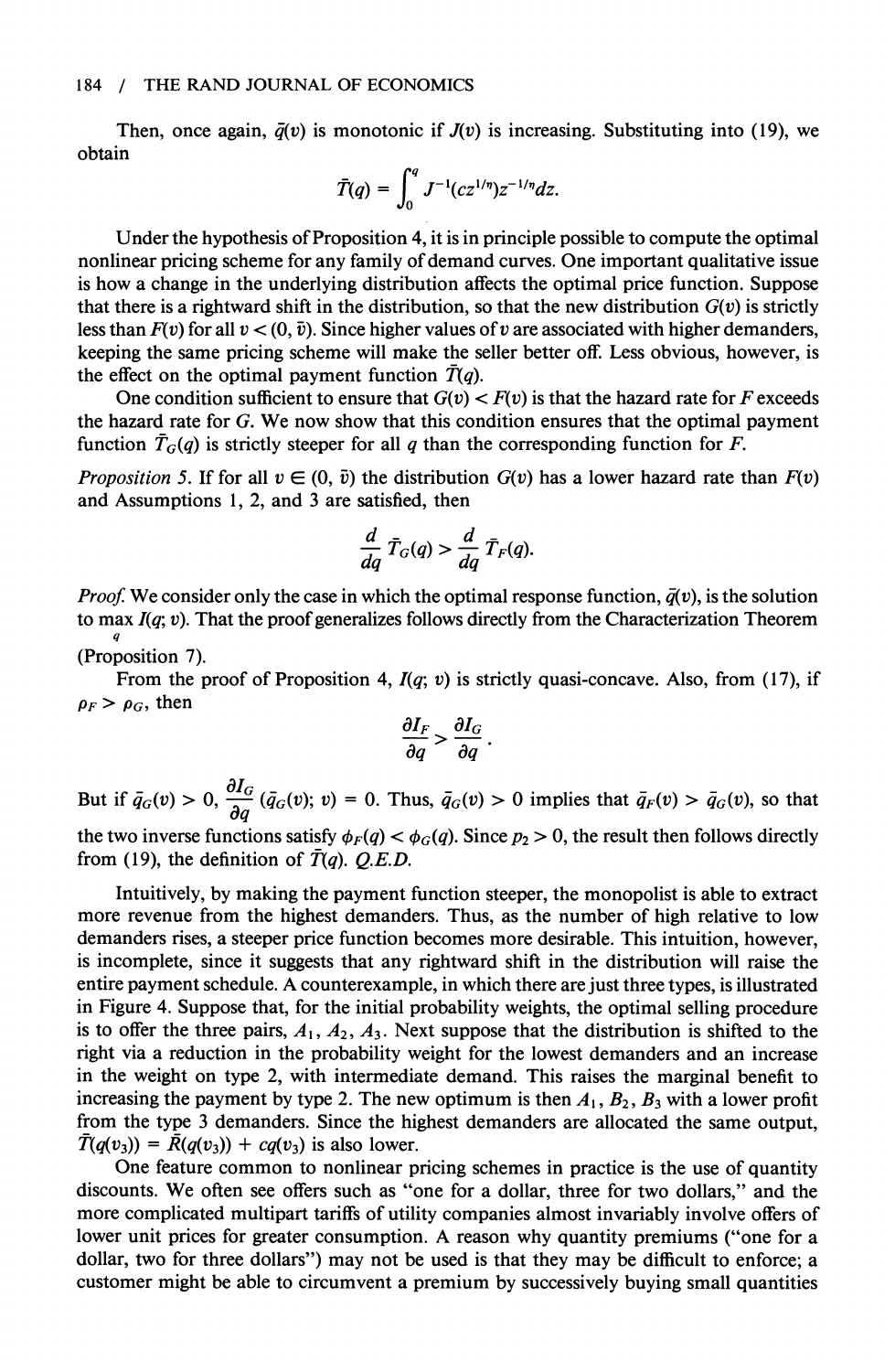

**under different guises.'0 There are many commodities, however, (e.g., utilities) for which enforcement is possible. We, therefore, consider whether or not premiums are desirable in the absence of enforcement costs. For a broad class of cases, we shall see, they are not.** 

**The payment per unit purchased is, under the hypotheses of Proposition 3,** 

$$
\frac{T(q(v))}{q(v)} = \int_0^v \frac{p(q(x); x)q'(x)dx}{q(v)}
$$

**This is decreasing in v, and hence in q, if and only if** 

$$
q(v)p(q(v); v) - \int_0^v p(q(x); x)q'(x)dx = \int_0^v [p(q(v); v) - p(q(x); x)]q'(x)dx < 0.
$$
 (28)

From Proposition 1, for all  $x < \overline{v}$ 

$$
p(q(x); x) > c = p(q(\bar{v}), \bar{v}).
$$
\n(29)

**Thus, quantity discounts are always optimal for buyers at the upper tail of the distribution. Invoking some further fairly mild restrictions, we can establish the considerably stronger result that quantity discounts are everywhere optimal.** 

**Proposition 6: Quantity discounts. Suppose that Assumptions 1, 2, and 3 hold. Then the**  optimal unit price  $T(q)/q$  is everywhere declining if

**<sup>&#</sup>x27;0 Of course, quantity discounts can in principle be circumvented as well. Consumers can band together to buy in bulk or an entrepreneur can do the bulk buying for them. But such evasive actions, unlike those for quantity premiums, require the coordination of more than one agent.**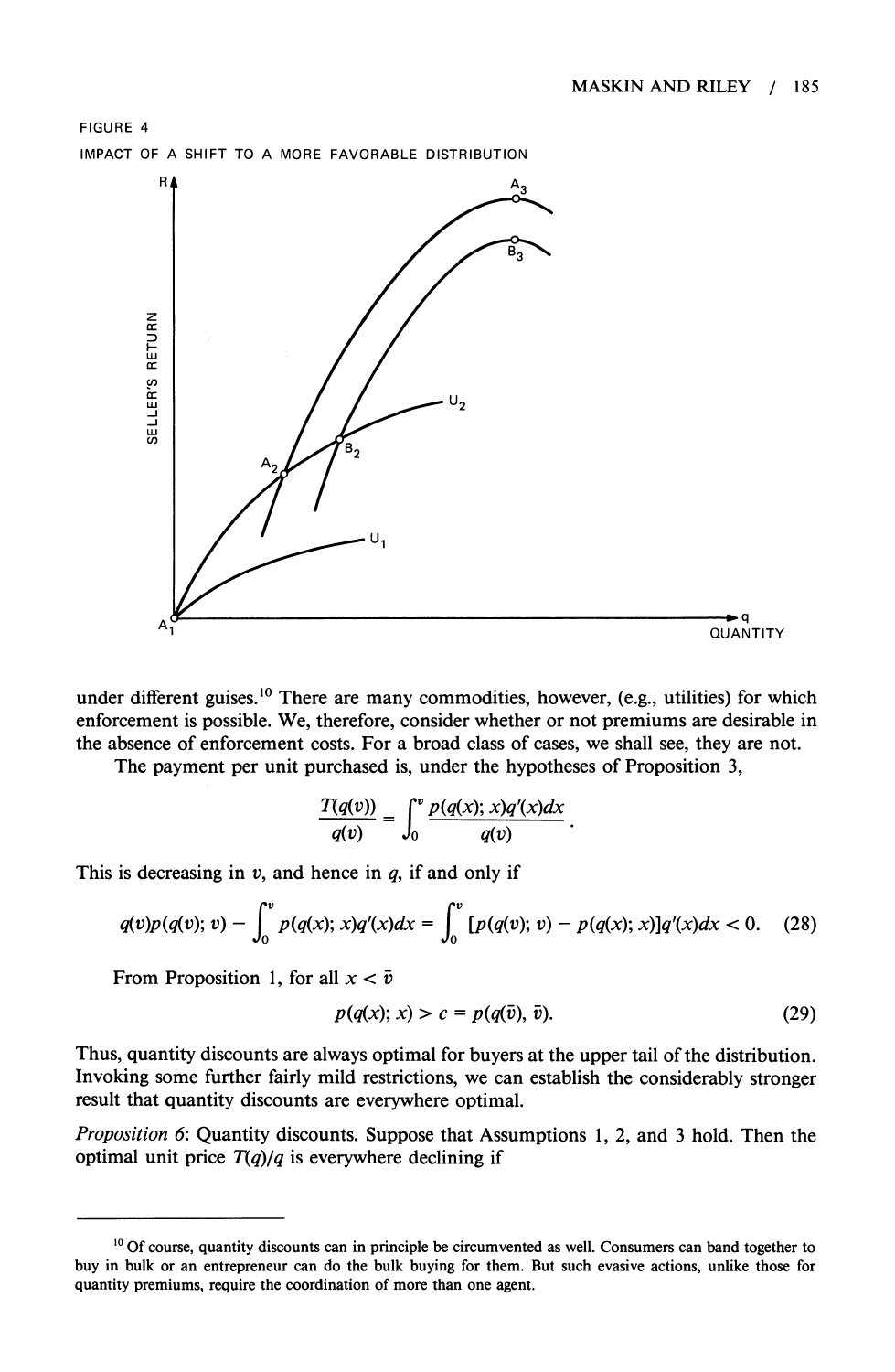$$
\frac{\partial}{\partial v} \left( \frac{p_2(q; v)}{p_1(q; v) \rho(v)} \right) > 0 \tag{30}
$$

for  $q = q^*(v)$ , where  $q^*(v)$  is the optimal response function.

*Proof.* We consider only the case where the optimal response function  $q^*(v)$  solves max **I(q, v). That the proposition holds in general, however, follows directly from the Characterization Theorem (Proposition 7).** 

From (28), quantity discounting is optimal for all  $q$  if  $p^*(q(v); v)$  is a decreasing function of v for all  $q^*(v) > 0$ . From the proof of Proposition 4,  $q^*(v) > 0$  implies that

$$
\frac{dq^*}{dv} = \frac{-\frac{\partial^2 I}{\partial q \partial v}}{\frac{\partial^2 I}{\partial q^2}} = \frac{-p_2 + \frac{\partial}{\partial v} \left(\frac{p_2}{\rho}\right)}{p_1 - \frac{p_{12}}{\rho}}.
$$
\n(31)

Furthermore, the denominator  $\frac{\partial^2 I}{\partial q^2}$  is negative. Differentiating  $p(q(v); v)$  and substituting **from (31), we obtain** 

$$
\frac{d}{dv} p(q^*(v); v) = p_1 \frac{dq}{dv} + p_2
$$

$$
= p_1^2 \frac{\partial}{\partial v} \left(\frac{p_2}{p_1 \rho}\right) \frac{\partial^2 I}{\partial q^2},
$$

**which, given (30), is negative. Q.E.D.** 

**Sufficient conditions for condition (30) to be satisfied are that Assumption 3 hold**   $(p_{22} \le 0)$ , that the hazard rate  $\rho(v)$  be nondecreasing, and that  $p_{12} \le 0$ .<sup>11</sup>

**Finally, we turn to the general characterization of the optimal selling procedure when**   $\bar{q}(v)$  is not monotonic. Proposition 7 reveals that the optimal response function  $q^*(v)$  is continuous. There are subintervals over which  $q^*(v)$  is constant, whereas on all other subintervals  $q^*(v) = \bar{q}(v)$ . As depicted in Figure 2b, a transition from the former to the latter corresponds to an upward kink in the payment schedule,  $\overline{T}(q) = cq + \overline{R}(q)$ . Given **Assumptions 1, 2, and 3, Proposition 7 also shows that the intuitively plausible alternative depicted in Figure 2c is never optimal.'2** 

**In the proof of Proposition 7, which appears in the Appendix, we require the following two restrictions.** 

**Assumption 5. I(q; v) is strictly quasi-concave. Assumption 6.** 

$$
\int_v^v \frac{\partial I}{\partial q}(q; z)dF(z) \geq 0 \longrightarrow \int_v^v \frac{\partial^2 I}{\partial q^2}(q; z)dF(z) < 0, \quad v < y.
$$

**Both assumptions are fairly weak. For example, Assumption 6 holds if** 

$$
p(q; v) = \phi(v)a(q) - h(q),
$$

**and we have already seen that Assumption 3 is a sufficient condition for Assumption 5.** 

<sup>&</sup>lt;sup>11</sup> It is easy to see that  $p_{12} \le 0$  is not necessary to establish the desirability of quantity discounts globally. For example, if  $p(q; v) = 1 - \frac{q}{1+v}$  and  $F(v) = v$ , then (30) is satisfied while  $p_{12} > 0$ .

<sup>&</sup>lt;sup>12</sup> Proposition 7 continues to hold if  $F(v)$  is a strictly increasing continuous piecewise differentiable function. It then follows immediately that if the density rises discontinuously at some  $v'$ ,  $q^*(v)$  will have an upward dis**continuity at v'.**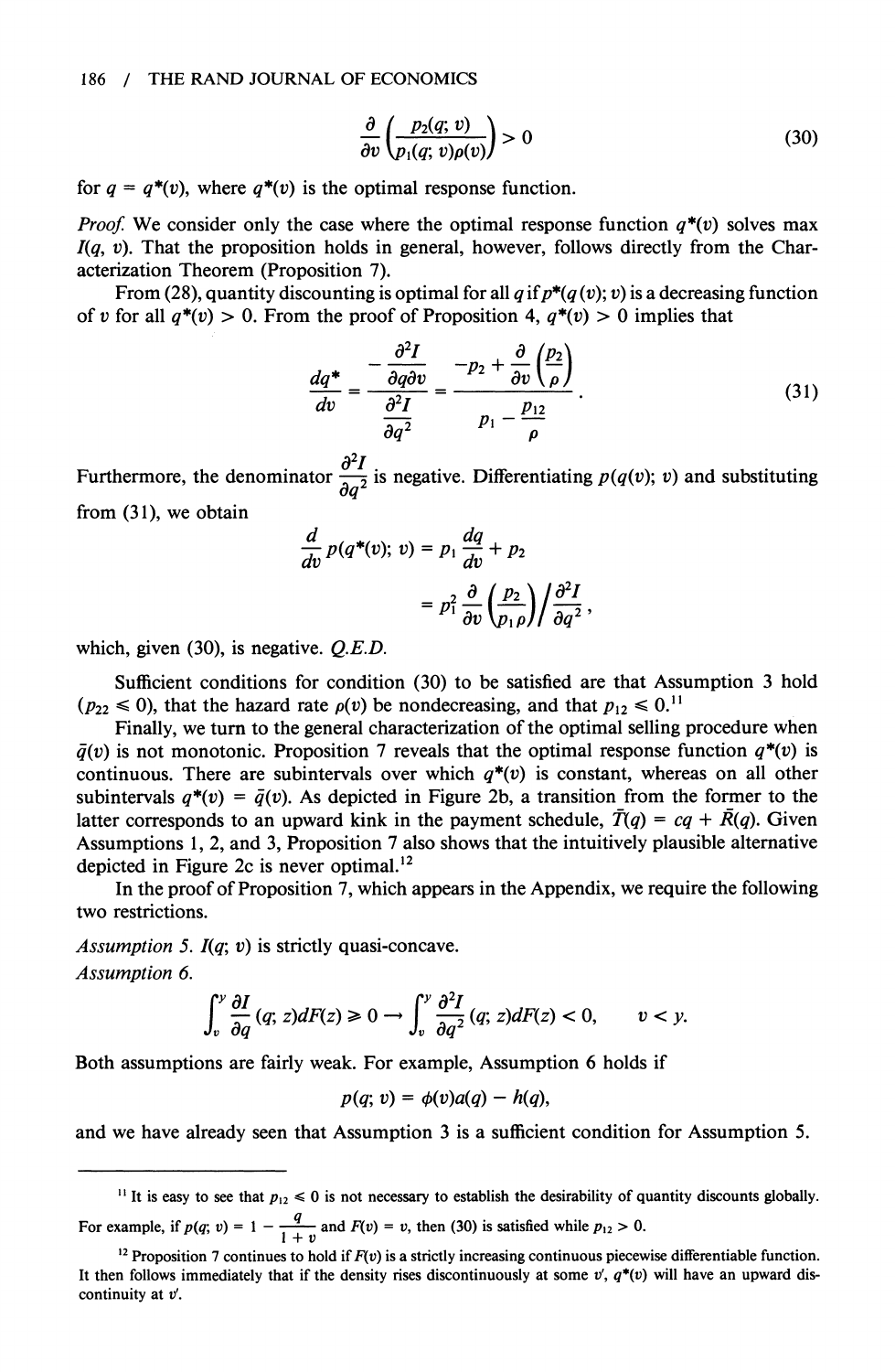**Proposition 7: General characterization of the optimal response function.** 

**(A) Suppose Assumptions 1, 2, and 5 are satisfied. Assume that there exists an optimal**  response function,  $q^*(v)$ . Then there exists a set of subintervals

$$
\{[x^i, y^i] \subseteq [0, \bar{v}] | x^{i-1} > y^i \}_{i \in I},
$$

**possibly empty, such that for all i** 

$$
(i) \qquad \bar{q}(x') = \bar{q}(y'),
$$

**and** 

(ii) 
$$
\int_v^y \frac{\partial I}{\partial q}(\bar{q}(y); z)dF(z) \leq 0, \qquad v < y, \qquad y \notin \bigcup_{i \in I} (x^i, y^i)
$$

with equality if  $y = y^i$  and  $v = x^i$  ( $x^i > 0$ ). Moreover,

(iii) 
$$
q^*(v) = \begin{cases} \bar{q}(y') & \text{if } v \in [x^i, y'] \text{ for some } i \\ \bar{q}(v) & \text{otherwise.} \end{cases}
$$

**(B) Given Assumptions 1, 2, and 5, a collection of subintervals satisfying (i) and (ii) exists.**  If, in addition, Assumption 6 holds, then  $q^*(v)$  defined by (iii) is an optimal response **function.** 

**Proof. See the Appendix.** 

**Notice that in part (A) of Proposition 7, the existence of an optimal response function is assumed, whereas in part (B), existence is asserted. To understand this result consider**  Figure 5, which illustrates a simple case where  $\bar{q}(v)$  is decreasing over one subinterval. Since  $\bar{q}(v)$  solves max  $I(q; v)$  and since  $I(q; v)$  is, by assumption, strictly quasi-concave, we  $h$ ave

$$
\frac{\partial I}{\partial q}(q; v)\begin{cases} >0, & q < \bar{q}(v) \\ <0, & q > \bar{q}(v). \end{cases}
$$

**FIGURE 5 SOLVING FOR THE EXPECTED PROFIT-MAXIMIZING RESPONSE FUNCTION** 

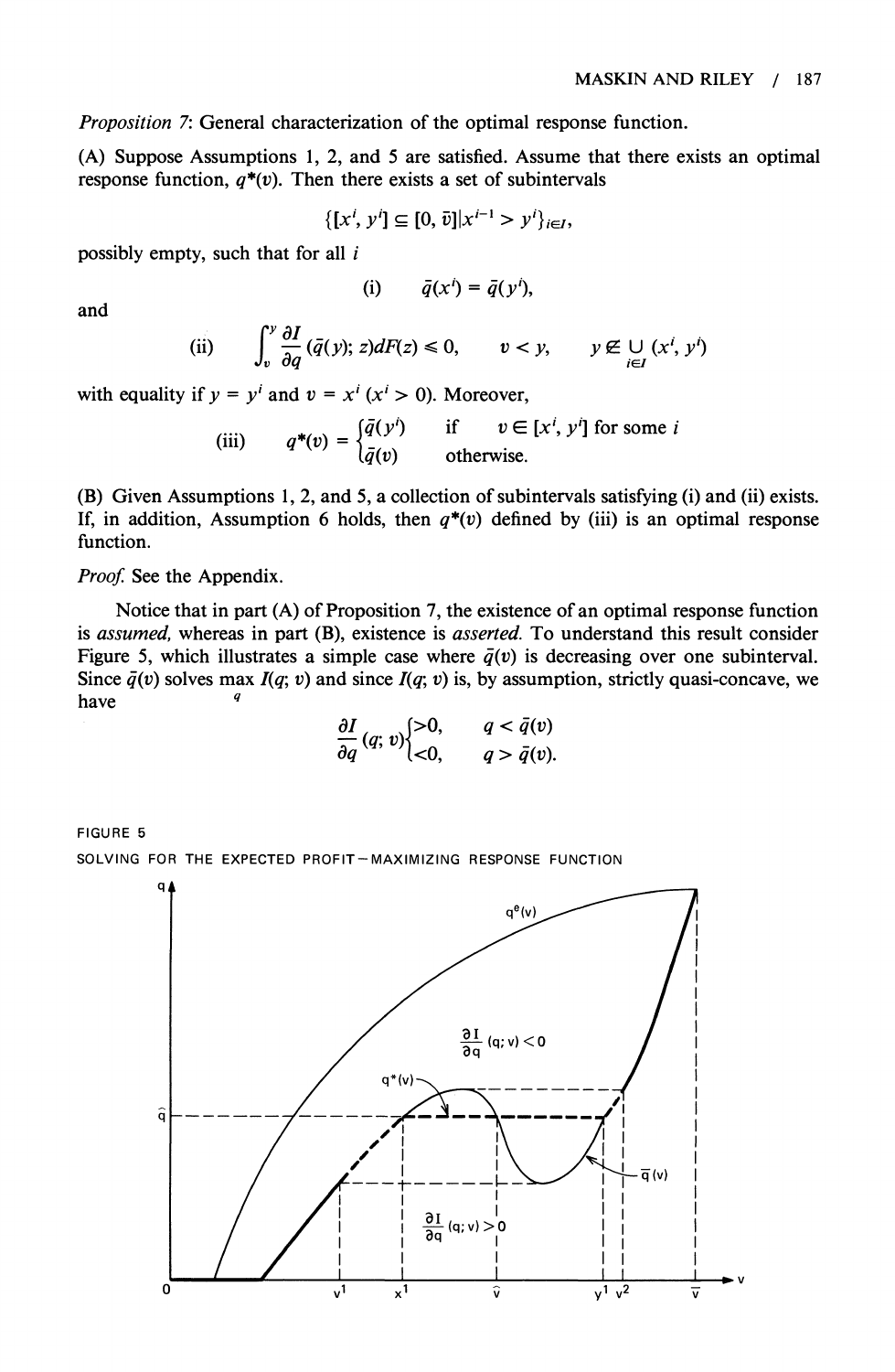**The seller seeks to solve** 

$$
\max_{q(v)} \left\{ \int_0^{\bar{v}} I(q; v) dF(v) | q(v) \text{ nondecreasing} \right\}.
$$

To derive the optimal response function,  $q^*(v)$ , we begin by defining  $v^1$  as depicted, **so that** 

$$
v^1 = \min\{v | \exists \hat{v} > v \text{ with } \bar{q}(\hat{v}) \leq \bar{q}(v) \}.
$$

We next establish that  $q^*(v) = \bar{q}(v)$  for  $v \leq v^1$ .

Since  $\partial I(q; v)/\partial q$  is positive for  $q^*(v) < \overline{q}(v)$  and negative for  $q^*(v) > \overline{q}(v)$ , it follows **immediately that** 

$$
\int_0^{v^1} I(\bar{q}(v); v)dF(v) \geq \int_0^{v^1} I(q^*(v); v)dF(v).
$$

Thus,  $q^*(v^1) > \bar{q}(v^1)$  cannot be optimal, at least if  $q^*$  is continuous, since, without violating the constraint that  $q^*$  be nondecreasing, and without altering  $q^*$  for  $v > v^1$ , we can set  $q^* = \bar{q}$  over [0, v<sup>1</sup>]. If  $q^*(v^1) < \bar{q}(v^1)$ , define

$$
\hat{q}(v) = \begin{cases} \bar{q}(v), & v \leq v^1 \\ \max\{q^*(v), \ \bar{q}(v^1)\}, & v > v^1. \end{cases}
$$

For  $v > v^1$  and  $a \in (a^*(v^1), \bar{a}(v^1))$ ,  $\partial I/\partial a(a; v) > 0$ . Then

$$
\int_0^{\bar{v}} I(\hat{q}(v); v)dF(v) > \int_0^{\bar{v}} I(q^*(v); v)dF(v),
$$

again contradicting the optimality of  $q^*(v)$ .

Similarly we can define  $v^2$ , as depicted, so that

$$
\bar{q}(v^2)=\max{\{\bar{q}(v)|v
$$

Arguing almost exactly as above,  $q^*(v) = \bar{q}(v)$  over  $[v^2, \bar{v}]$ .

The next step is to note that with  $q^*(v^i) = \overline{q}(v^i)$ ,  $i = 1, 2$ , there must be some  $\hat{v}$  in the interval over which  $\bar{q}(v)$  is decreasing where  $q^*(v)$  and  $\bar{q}(v)$  intersect. Define  $\hat{q} = \bar{q}(\hat{v})$ . For  $v < \hat{v}$ ,  $q^*(v) \leq \hat{q}$ , since  $q^*(v)$  is monotonically increasing. Then, since  $\partial I/\partial q$  is positive for  $q < \bar{q}(v)$ , the integral is maximized by choosing

$$
q^*(v) = \min\{\bar{q}(v),\,\hat{q}\}.
$$

An almost identical argument establishes that  $q^*(v) = \max{\{\bar{q}(v), \hat{q}\}}$  for  $v > \hat{v}$ . Thus, as depicted,  $q^*(v)$  is constant over some subinterval  $[x^1, y^1]$  and equal to  $\bar{q}(v)$  otherwise, establishing (iii) in Proposition 7. **establishing (iii) in Proposition 7.** 

Notice that  $q(x^1) = q(y^1) = q^*(v)$  for all  $v \in (x^1, y^1)$ , establishing (i). To determine the location of  $x^1$  and  $y^1$ , consider the monopolist's total profit

$$
\int_0^{x^1} I(\bar{q}(v); v) dF(v) + \int_{x^1}^{y^1(x^1)} I(\bar{q}(x^1); v) dF(v) + \int_{y^1(x^1)}^{\bar{v}} I(\bar{q}(v); v) dF(v),
$$

where  $y^1 = y^1(x^1)$  satisfies  $\bar{q}(y^1(x^1)) = \bar{q}(x^1)$ . Differentiating this expression with respect to  $x<sup>1</sup>$ , we obtain the further necessary condition

$$
\int_{x^1}^{y^1} \frac{\partial I}{\partial q}(\bar{q}(x^1); v)dF(v) = 0.
$$

Given our assumptions, this uniquely defines the interval  $[x^1, y^1]$ .

## **5. Monopoly pricing of product quality and optimal bundling**

■ Our analysis of optimal pricing tactics in Sections 2–4 can be readily adapted to determine **the optimal selling strategy of a monopolist selling products of differing quality levels.**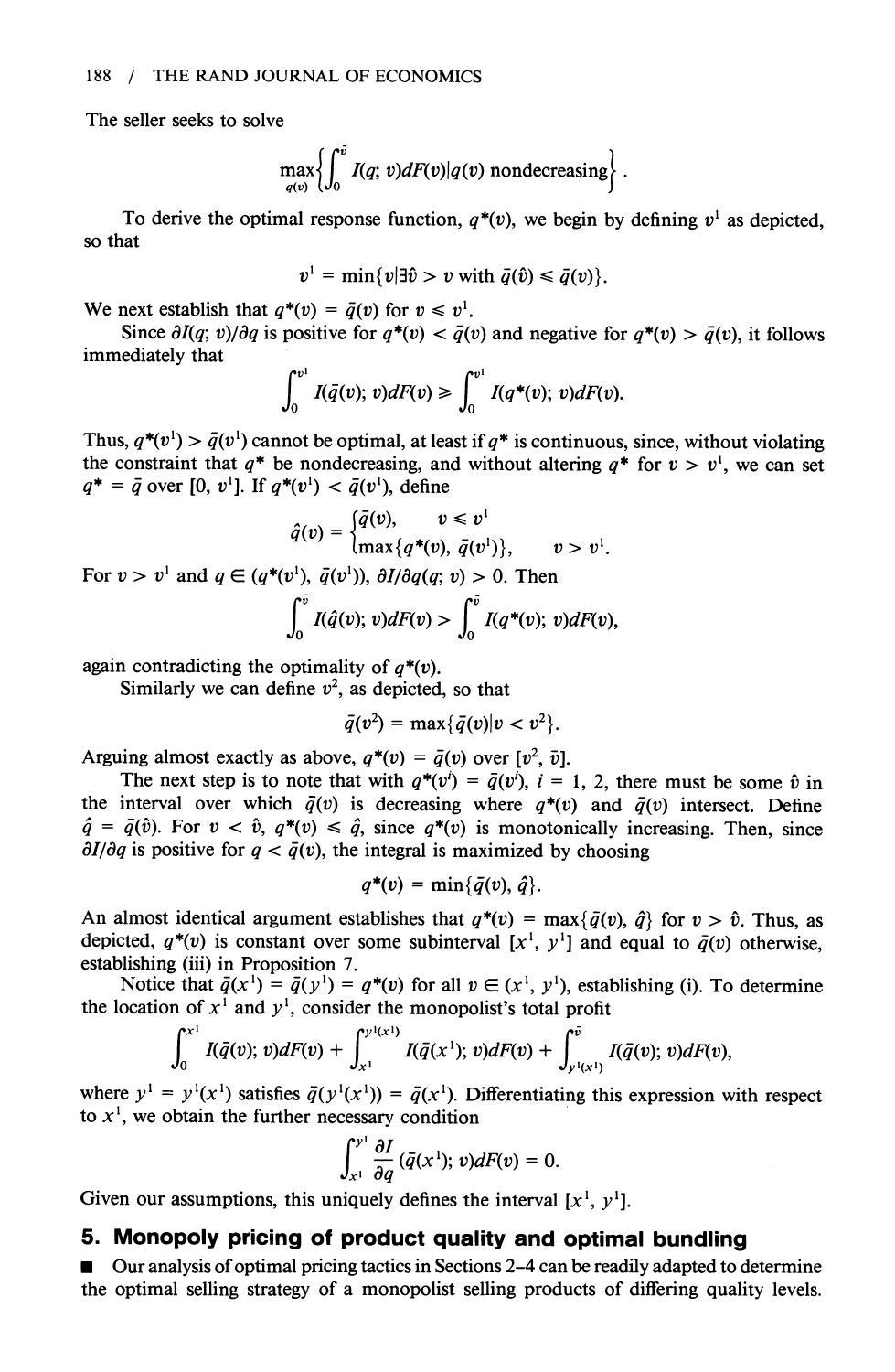**Indeed, in the simplest case we need only reinterpret the basic model. We assume that each consumer wishes to purchase only one quality level. Furthermore, following Mussa and Rosen (1978), we begin by assuming that consumers either do not buy the good or purchase just one unit (in this case, of course, the one quality level assumption is satisfied automatically).** 

**Consider the Marshallian utility function** 

$$
\hat{u}(y, q, z; v) = y + zB(q; v), \tag{32}
$$

where y is spending on other goods, q is the quality level of the single unit purchased,  $v$ **represents the strength of preference for quality, and z is a dichotomous variable equal to unity with purchase and zero otherwise. If a consumer with income level I pays T for a unit of quality level q, we can rewrite his indirect utility as** 

$$
u(q, T, z; v) = z(B(q; v) - T) + I.
$$
\n(33)

**Assumption 1 then requires that the marginal utility of higher quality is, ceteris paribus, at least as high for consumers with higher levels of v.** 

**With little loss of generality, we can define units of quality in such a way that the marginal cost of a unit of quality level q is cq. 13 Then the monopolist's problem is identical**  to the problem considered in Sections 2–4, except that  $q$  is now to be interpreted as quality **rather than quantity.** 

**The natural generalization of this problem is to incorporate the choice of both quality q and the number of units purchased, z. Then, instead of (33), we have the indirect utility function** 

$$
u(q, T, z; v) = B(q, z; v) - T + I,
$$
\n(34)

where T is the total payment by the consumer for z units of quality level q. Adopting only **slightly the derivations of Propositions 2 and 3, we can state the following proposition.** 

**Proposition 8: Optimal bundling. Let consumer surplus for an individual of type v, purchasing z units of quality level q at a cost of T, be** 

$$
B(q, z; v) - T,
$$

where v is an independent draw from the distribution  $F(\cdot)$ . Let the cost of producing each **unit of quality level q be cp. Suppose, for simplicity, that unit cost is independent of**  quantity. If both  $\partial B/\partial q$  and  $\partial B/\partial z$  are increasing functions of v, and if  $z^*(v)$ ,  $q^*(v)$  which **solve** 

$$
\max_{z,q} \{B(q, z; v) - B_3(q, z; v)/\rho(v) - cq\}
$$

are each either zero or strictly increasing in  $v$ , then the expected profit-maximizing selling strategy consists of the schedule  $\langle q^*(x), z^*(x), T^*(x) \rangle_{x \in [0,1]},$  where

$$
T^*(x) = B(q^*(x), z^*(x); x) - \int_0^x B_3(q^*(s), z^*(s); s) ds.
$$
 (35)

$$
u=z(vr-T)+I
$$

and  $C(r)$ , the cost of producing a unit of quality level r, is an increasing convex function. Defining  $q = C(r)$ , we **can rewrite preferences as** 

$$
u=z(vA(q)-T)+I,
$$

where  $A(q) = C^{-1}(q)$  is an increasing concave function. In the new quality units, marginal cost is constant and **equal to unity.** 

<sup>&</sup>lt;sup>13</sup> Mussa and Rosen consider the special case in which preferences are given by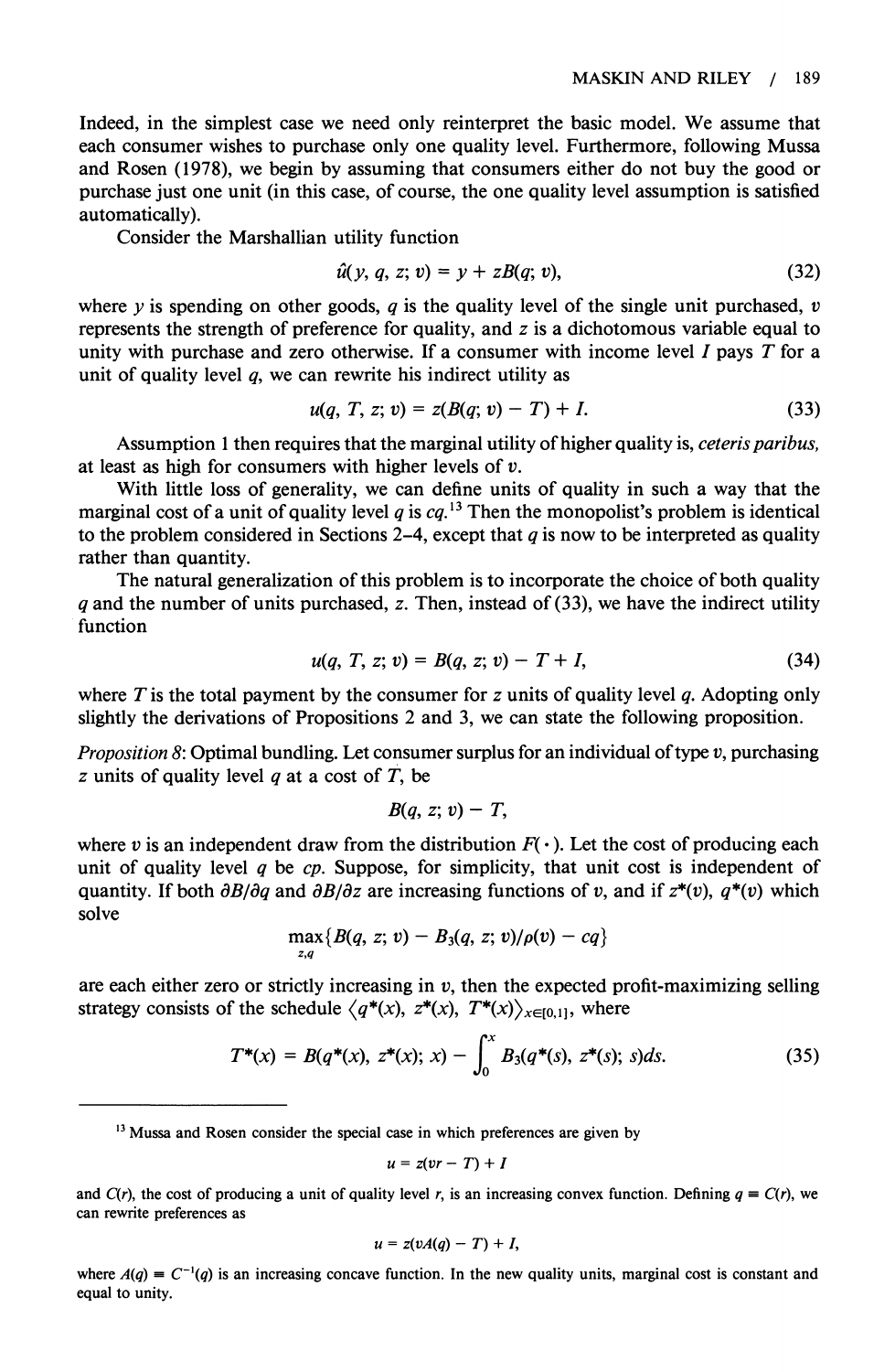As an immediate corollary, note that with  $q^*(x)$  strictly increasing whenever  $q^*$  is greater than zero, we can define the inverse function  $x = \phi(q)$  and hence the number of **units and total payments as functions of q,** 

$$
z^{**}(q) \equiv z^{*}(\phi(q)), \; T^{**}(q) = T^{*}(\phi(q)).
$$

**Then the optimal selling strategy can be reinterpreted as a schedule of offers of the form**   $\langle q, z^{**}(q), T^{**}(q) \rangle$ . That is, the monopolist announces that quality level q will be sold in bundles of  $z^{**}(q)$  units for a total cost of  $T^{**}(q)$ .

**It is perhaps surprising that the monopolist does not gain by announcing a different quantity discount schedule for each quality level. But with only a single unobservable**  characteristic, v, the optimal schedule of bundles,  $\langle q^*(v), z^*(v) \rangle$ , traces out a curve in **quality-quantity space. Given the hypotheses of Proposition 8, quantity increases with quality along this curve. Thus, both the unit price and the number of units in the bundle can be expressed as a function of product quality.** 

**Space constraints preclude the derivation of conditions that ensure the monotonicity**  of  $q^*(\cdot)$  and  $z^*(\cdot)$  defined in Proposition 8 (that is, the counterpart of Proposition 4). **Instead, we conclude with a simple example.** 

**Example 3:** 

$$
B(q, z; v) = 2vqz^{1/2} - q^3/3; \qquad F(v) = v.
$$

Applying Proposition 8, we solve for  $q^*(x)$  and  $z^*(x)$  and obtain

$$
q^*(x) = \begin{cases} 0, & x < \frac{1}{2} \\ (2x - 1)/c^{1/2}, & x \ge \frac{1}{2} \end{cases}
$$
 (36)

$$
z^*(x) = \begin{cases} 0, & x < \frac{1}{2} \\ q^*(x)^2/c, & x \ge \frac{1}{2} \end{cases}
$$
 (37)

Since both  $q^*(x)$  and  $z^*(x)$  satisfy the hypotheses of the proposition, we can substitute them into (35), the expression for  $T^*(x)$ , to obtain

$$
T^*(x) = q^*(x)^3/3 + q^*(x)^2/c^{1/2}.
$$
 (38)

**Combining (36)-(38), we therefore obtain** 

$$
\langle q, z^{**}(q), T^{**}(q) \rangle = \langle q, q^2/c, q^3/3 + q^2/c^{1/2} \rangle,
$$

**the optimal bundling strategy.** 

#### **6. Concluding remarks**

 $\blacksquare$  In this article we have suggested a method for solving the choice problem of a principal **(seller) who selects the rules of a game that is then played noncooperatively by a set of agents (buyers). We should repeat the two assumptions that are crucial to the success of this method.** 

**First, buyers are assumed to exhibit no income effects and to be neutral toward income risk (although not necessarily neutral toward risk associated with the good being sold). With risk aversion, the analysis is much more complicated. For the relatively simple case where a single item is up for auction, several papers have compared specific auction rules such as the high bid and English auctions. See, for example, Holt (1980), Riley and Samuelson (1981), and Milgrom and Weber (1982). More recently, Matthews (1983) and Maskin and Riley (1984) have characterized the optimal auction, given risk aversion.** 

**Second, we suppose that the underlying family of demand curves can be described by the variation of a single parameter. This is an assumption common to virtually all work to date on adverse selection. Unfortunately, work by Laffont, Maskin, and Rochet (1982) suggests that extensions to even two-parameter families will not be easy.**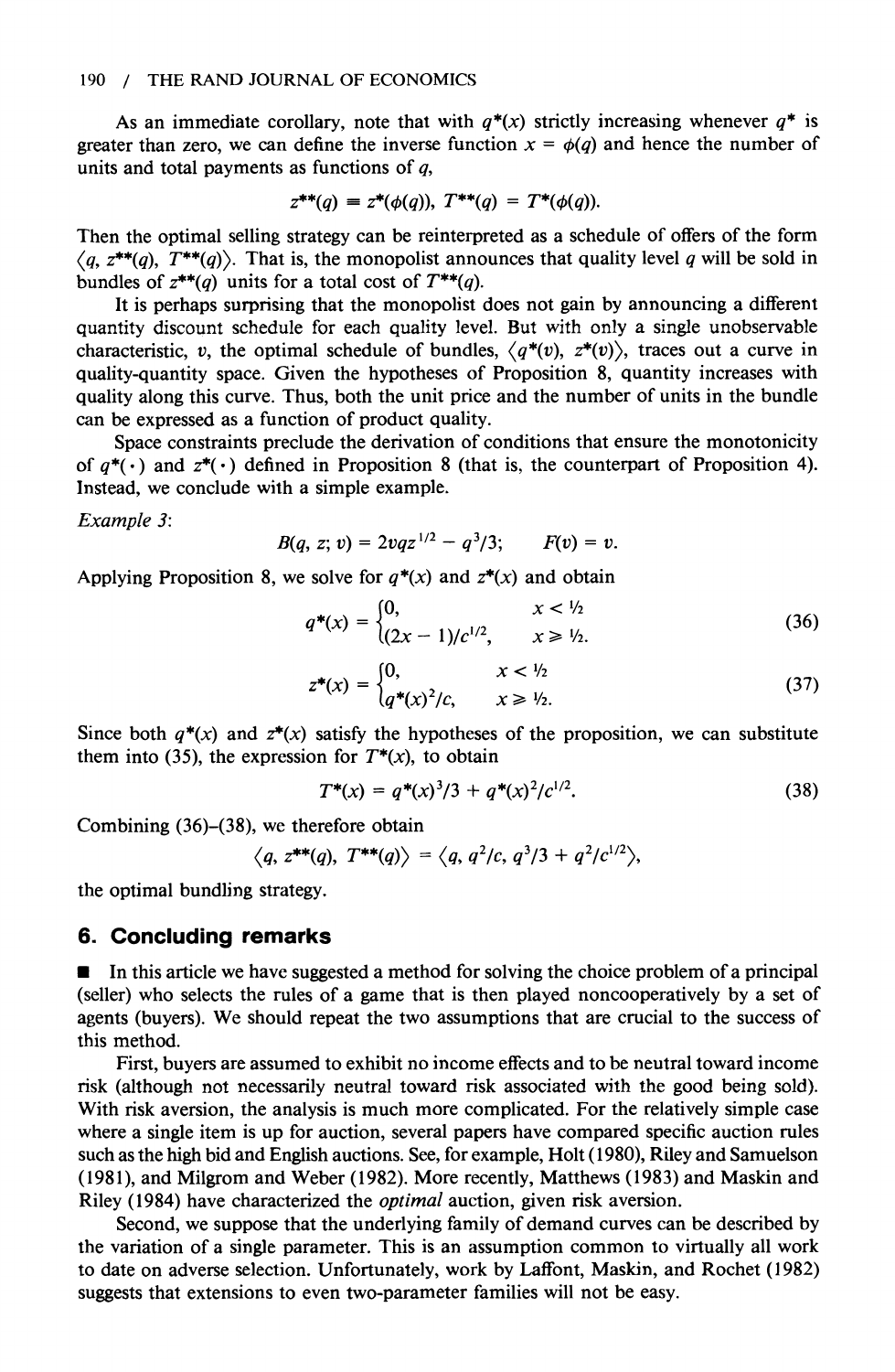**One restrictive feature of the models of Sections 2-5 is that the seller simply offers buyers a price schedule; there is no negotiation between the parties. That is, the seller effectively has all the monopoly power. In many cases, however, we might expect points on the Pareto frontier other than the seller's favorite to emerge as the outcome of contracting.** 

**For example, consider the problem facing a manager (the "principal") who must engage an expert (the "agent") to perform some service. The principal's payoff is an increasing function of the quality, q, of the service provided and a decreasing function of the payment, Q, to the agent. In fact, suppose that the principal is neutral toward income risk, with payoff function** 

$$
R=B(q)-\Omega.
$$

**Quality is an increasing function of the agent's effort, e, and a random exogenous parameter**   $\tilde{v}$ :

$$
q=D(e; \tilde{v}).
$$

The principal observes neither v, the realization of  $\tilde{v}$ , nor the agent's effort. He does, however, know the distribution,  $F(\cdot)$ , of  $\tilde{v}$ . A contract, negotiated before the realization of  $\tilde{v}$ , specifies a payment by the principal to the agent contingent on the quality,  $q$ , that **is observed by both parties. The agent can observe v and choose an effort level after making**  this observation. We suppose further that, after observing  $v$ , the agent has the option of **terminating the contract.14 In that event, both the principal and agent obtain a zero payoff. Finally, we suppose that the agent is also neutral towards income risk, with payoff function** 

$$
U=\Omega-A(e).
$$

**Because the principal can observe neither the random shock nor effort, it may appear as though this model, unlike those of the previous sections, exemplifies moral hazard as well as adverse selection (see the Introduction). But because we suppose that the agent chooses an effort level only after he observes v, the problem reduces, in effect, to one of pure adverse selection. This results because, assuming a monotonic production function,**  the principal could deduce the agent's effort if he knew the realization of  $\tilde{v}$ . Thus, only the asymmetric information about the value of  $\tilde{v}$  prevents an efficient allocation. Indeed, **we can "eliminate" effort from the model by defining the net social benefit function** 

$$
N(q; v) = \max_{e} \{B(q) - A(e)|q \le D(e; v)\}
$$

**and reexpressing the agent's payoff function as** 

$$
U=N(q; v)-R.
$$

**Thus, the problem has exactly the same structure as that of monopoly pricing. Assuming that there are no other individuals in the economy with the same skills as the expert, both parties have monopoly power. Thus, the outcome of efficient contracting will be some point on the Pareto frontier.** 

**Under the assumptions of Sections 2-4, it is possible to say quite a bit about the shape of this frontier (for the details, consult Maskin and Riley (1983b)). For example, under Assumptions 1, 2, and 3, a movement along the Pareto frontier in favor of the agent lowers**  the return function  $R(q)$  for each value of q. Furthermore, such a movement reduces q for **each value of v, unless q equals zero. Under this same set of assumptions, we can also conclude that the Pareto frontier is concave, i.e., bowed outwards.** 

**<sup>14</sup>If an agreement between the principal and agent prohibiting the agent from later terminating can be costlessly enforced, the incentive problem is readily solved. Since both parties are assumed to be neutral towards income risk, the principal simply offers to pay the total benefit B(q) less some fixed sum P. The agent thus receives the full marginal benefit of his action.**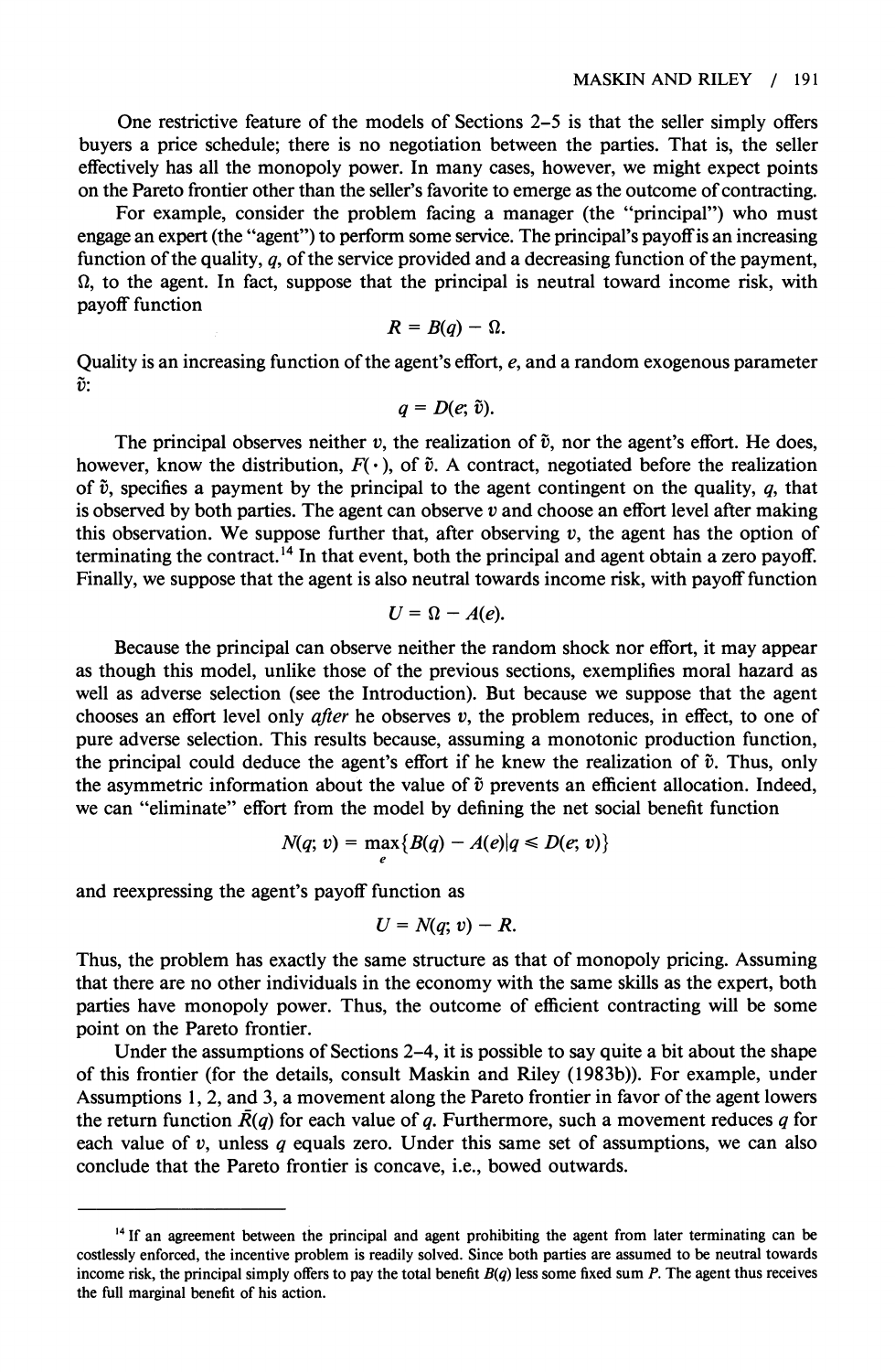#### **Appendix**

**\* Proposition 7 and its proof follow.** 

**Proposition 7: General characterization of the optimal response function.** 

(A) Suppose Assumptions 1, 2, and 5 are satisfied. Then if there exists an optimal response function,  $q^*(v)$ , there exists a set of subintervals  $\{[x^i, y^i] \subseteq [0, \bar{v}]\vert x^{i-1} > y^i\}_{i \in I}$ , possibly empty, such that for all *i* 

$$
(i) \qquad \bar{q}(x') = \bar{q}(y')
$$

(ii) 
$$
\int_v^y \frac{\partial I}{\partial q}(\bar{q}(y), z)dF(z) \leq 0, \qquad v < y \qquad y \notin \bigcup_{i \in I} (x^i, y^i)
$$

with equality if  $y = y^i$  and  $v = x^i$  ( $x^i > 0$ ). Moreover,

(iii) 
$$
q^*(v) = \begin{cases} \bar{q}(y^i) & \text{if } v \in [x^i, y^i] \text{ for some } i \\ \bar{q}(v), & \text{otherwise.} \end{cases}
$$

**(B) Given Assumptions 1, 2, and 5, a collection of subsets satisfying (i) and (ii) exists. If, in addition, Assumption**  6 holds, then  $q^*(v)$ , defined by (iii), is an optimal response function.

**Proof of (A).** Assume that Assumptions 1, 2, and 5 hold and suppose that  $q^*(v)$  is an optimal response function. **That is, q\*(v) solves** 

$$
\max_{q(v)} \left\{ R_o = \int_0^{\bar{v}} I(q(v); v) dF(v) | q(v) \text{ nonnegative and nondecreasing} \right\}. \tag{A1}
$$

We note first that for v such that  $\bar{q}(v) > 0$ ,  $\frac{\partial}{\partial q}(\bar{q}(v); v) = 0$ . Therefore, for such v, Assumption 5 implies that  $\frac{\partial^2 I}{\partial a^2}(\bar{q}(v); v) < 0$ . Hence,

$$
\frac{d\bar{q}}{dv}=-\frac{\partial^2 I}{\partial q\partial v}/\frac{\partial^2 I}{\partial q^2},
$$

and we conclude that  $\tilde{q}(v)$  is differentiable.

We next establish that, for any  $\hat{v}$ ,

if 
$$
q^*(\hat{v}) \neq \bar{q}(\hat{v})
$$
, there exists a nonempty interval  $[z_1, z_2]$   
such that  $\hat{v} \in [z_1, z_2]$  and  $q^*(v) = q^*(\hat{v})$  for all  $v \in [z_1, z_2]$  (A2)

Suppose that this is false and there exists  $\hat{v}$  such that  $q^*(\hat{v}) \neq \bar{q}(\hat{v})$ , but  $q^*$  is strictly increasing at  $\hat{v}$  both from the left and to the right. If  $\bar{q}^*(\hat{v}) < \bar{q}(\hat{v})$ , then, because  $\bar{q}(v)$  is continuous, there exists  $v_* < \hat{v}$  such that

$$
q^*(v) < q^*(\hat{v}) < \bar{q}(v) \qquad \text{for all} \qquad v \in (v_*, \hat{v}).
$$

**Define** 

$$
\hat{q}(v) = \begin{cases} q^*(\hat{v}), & v \in (v_*, \hat{v}) \\ q^*(v), & \text{otherwise.} \end{cases}
$$

Then from Assumption 5,  $\int_0^{\bar{v}} I(\hat{q}(v); v) dF(v) > \int_0^{\hat{v}} I(q^*(v); v) dF(v)$ , a contradiction of the optimality of  $q^*$ . A similar contradiction results if  $q^*(\hat{v}) > \bar{q}(\hat{v})$ . Hence, (A2) holds.

**We next show that** 

$$
q^*(v) \text{ is a continuous function.} \tag{A3}
$$

Let 
$$
\{(x^i, y^i)|y^{i-1} > x^i\}_{i \in I}
$$
 be the set of "maximal" intervals on which  $q^*(v)$  is constant. That is,

$$
\forall v < x^i, \qquad q^*(v) < q^*(x^i), \qquad \text{and} \qquad \forall v > y^i, \qquad q^*(v) > q^*(y^i).
$$

From (A2) and the continuity of  $\bar{q}(v)$ ,  $q^*(v) = \bar{q}(v)$  for  $v \notin \bigcup_{i \in I} [x^i, y^i]$ , and it remains to show that  $q^*(v)$  is continuous at  $x^i$ , if  $x > 0$ , and at  $y^i$ . Suppose there is an upward discontinuity at  $y^i$ . Since  $\bar{q}(v)$  is continuous, there exists  $z < y'$  such that

$$
\bar{q}(v) > \lim_{v \uparrow y^i} q^*(v), \qquad v \in [z, y^i).
$$

Suppose that over  $[z, y']$ ,  $\bar{q}(v)$  takes on its minimum at  $\hat{v}$ . Then

$$
q^*(v) = \lim_{v \uparrow v'} q^*(v) < \bar{q}(\hat{v}), \qquad v \in [z, y').
$$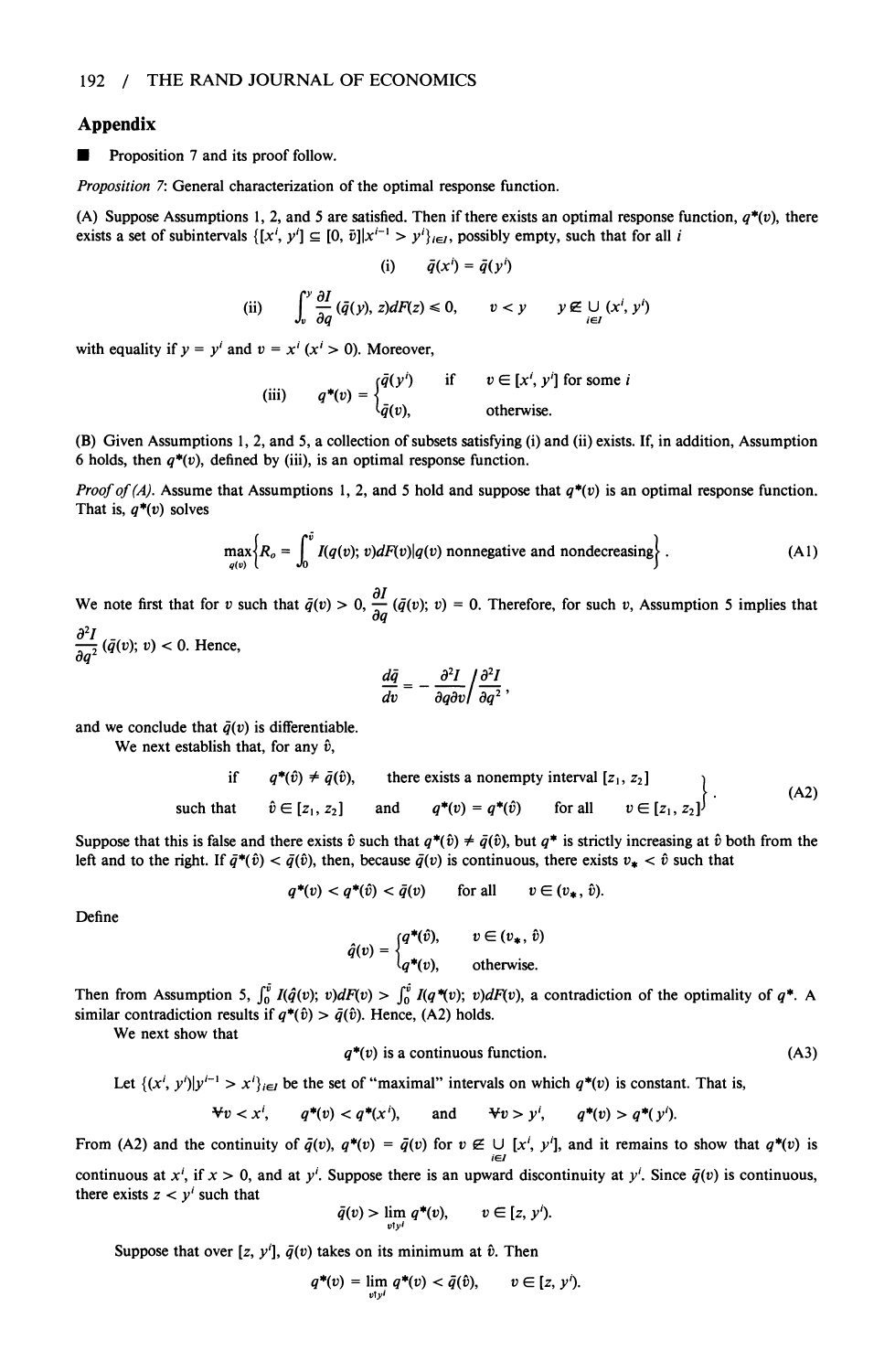**Define** 

$$
\hat{q}(v) = \begin{cases} q^*(\hat{v}), & v \in (z, y'), \\ q^*(v), & \text{otherwise.} \end{cases}
$$

Arguing exactly as before, one can show that expected seller revenue is greater under  $\hat{q}$  than  $q^*$ , thereby contradicting the hypothesis that  $q^*$  is an optimal response function. Then  $q^*(v)$  is continuous at  $y'$ . Similarly,  $q^*(v)$  is continuous at  $x^i$  as well, if  $x^i > 0$ .

**Given (A2) and (A3), we can readily establish that the following conditions are also necessary:** 

$$
\int_{\hat{v}}^{\hat{v}} \frac{\partial I}{\partial q} (q^*(v); \, v) dF(v) \le 0, \qquad \hat{v} < \bar{v} \tag{A4}
$$

**and** 

$$
\int_{x^i}^{y^i} \frac{\partial I}{\partial q} (q^*(v); v) dF(v) = 0, \qquad i \in I, \qquad x^i > 0.
$$
 (A5)

For any  $\hat{v} \in [0, \hat{v}]$ , define the nondecreasing function

$$
q^{+}(v, s) = \begin{cases} q^{+(v)}; & v < \hat{v} \\ q^{+(v)} + s; & v \ge \hat{v} \end{cases}
$$
 (A6)

for  $s \ge 0$ . Replacing  $q^*(v)$  by  $q^*(v, s)$ , we can write expected seller revenue  $\overline{R}_o(s)$  as a function of s:

$$
\bar{R}_o(s)=\int_0^{\bar{v}}I(q^+(v, s); v)dF(v).
$$

At  $s = 0$ , the right derivative of  $\bar{R}_o(s)$  is

$$
\frac{d\bar{R}^+_{o}}{ds}(0)=\int_{\hat{v}}^{\tilde{v}}\frac{\partial I}{\partial q}(q^*(v); v)dF(v).
$$

Since  $q^*(v)$  is optimal,  $\frac{d\overline{R}^+_{\sigma}}{ds}(0)$  must be nonpositive; hence, we obtain (A4).

Because 
$$
\frac{\partial I}{\partial q}(q^*(v); v) = \frac{\partial I}{\partial q}(\bar{q}(v); v) = 0
$$
 on  $[y^1, \bar{v}],$   

$$
\int_{x^1}^{y^1} \frac{\partial I}{\partial q}(q^*(v); v) dF(v) = \int_{x^1}^{\bar{v}} \frac{\partial I}{\partial q}(q^*(v); v) dF(v).
$$
 (A7)

**Define the nondecreasing function** 

$$
\bar{q}(v, s) = \begin{cases} \min\{q^*(v), q^*(x^1) - s\}, & v < x^1 \\ q^*(v) - s & v \geq x^1. \end{cases}
$$

Because  $q^*(v)$  is strictly increasing in a left neighborhood of  $x^1$ , there exists a function  $v(s)$  such that for small **nonnegative s,** 

$$
\bar{q}(v, s) = \begin{cases} q^*(v), & v < v(s) \\ q^*(x^1) - s, & v(s) \le v \le x^1 \end{cases}
$$

and  $v(s)$  is differentiable, and tends to x<sup>1</sup> as s tends to zero. Replacing  $q^*(v)$  by  $\bar{q}(v, s)$ , we obtain expected seller **revenue** 

$$
\bar{\bar{R}}_o(s) = \int_0^{\tilde{v}} I(\bar{q}(v, s); v) dF(v).
$$

At  $s = 0$ , the right derivative of  $\bar{R}(s)$  is

$$
\frac{d\bar{\bar{R}}(0)^{+}}{ds} = -\int_{x^1}^{\bar{v}} \frac{\partial I}{\partial q} (q^*(v); v) dF(v).
$$
 (A8)

The optimality of  $q^*(v)$  implies that  $\frac{dK}{ds}(0)$  must be nonpositive. Thus (A8) implies

$$
\int_{x^1}^{\tilde{v}} \frac{\partial I}{\partial q} (q(v); v) dF(v) \ge 0.
$$
 (A9)

Formula (A9), together with (A4) and (A7), establishes that (A5) must hold for  $i = 1$ . Virtually the same argument establishes that  $(A5)$  holds for  $i > 1$  as well.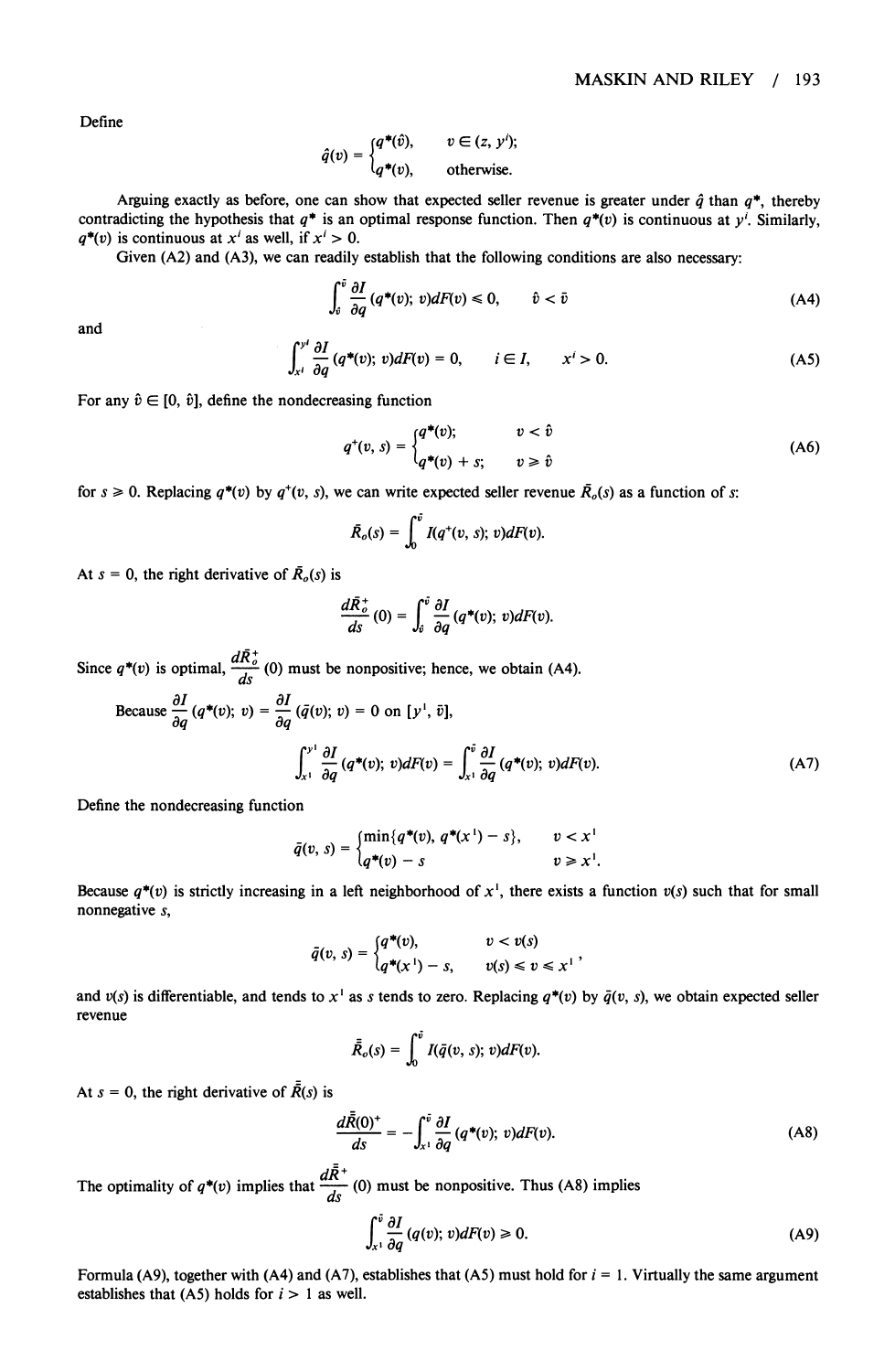**By assumption,**  $q^*(v) = \bar{q}(v)$  **for**  $v \notin \bigcup_{i \in I} (x', y')$ **. By the continuity of**  $q^*$  **and from (A2),**  $q^*(v) = q^*(y')$  **for** all  $v \in [x^i, y^i]$ . Hence, (i) and (iii) of the statement of the Proposition hold. Conditions (A4) and (A5) imply that **(ii) holds. Q.E.D.(A)** 

**Proof of (B). An alternative way of deriving (A2)-(A5) is to formulate the seller's optimization as an exercise in optimal control, with the associated Lagrangian** 

$$
\mathcal{L} = \int_0^v [I(q(v); v)F'(v) + \lambda(v)q'(v)]dv.
$$
  

$$
\lambda(v) = -\int_0^v I(q(z); z)dF(z),
$$
 (A10)

**If we take** 

then it is straightforward to show that, given subintervals satisfying (i) and (ii), (A2)–(A5), together with the requirements that 
$$
q(v)
$$
 be nonnegative and nondecreasing, are equivalent to the first-order conditions for a maximum

**corresponding to this Lagrangian. Hence, q\*(v) defined by (iii) satisfies the first-order conditions. As for the second-order conditions, sufficient conditions for a critical point (one satisfying the first-order** 

**conditions) to be a local maximum are that** 

$$
\frac{\partial^2 I}{\partial q^2} (q(v); v) < 0 \quad \text{if} \quad \lambda(v) = 0, \tag{A11}
$$

$$
\int_{\alpha}^{\beta} \frac{\partial^2 I}{\partial q^2} (q(v); v) dF(v) < 0 \quad \text{if} \quad \lambda(\alpha) = \lambda(\beta) = 0 \quad \text{and} \quad \lambda(v) > 0 \quad \text{for all} \quad v \in (\alpha, \beta), \quad (A12)
$$

**and** 

$$
\int_0^\beta \frac{\partial I}{\partial q} (q(z); z) dF(z) \le 0 \quad \text{if} \quad \lambda(\beta) = 0 \quad \text{and} \quad \lambda(v) > 0 \quad \text{for all} \quad v \in (0, \beta). \tag{A13}
$$

Now given (A10),  $\lambda(v) = 0$  implies that

$$
\int_{v}^{\tilde{v}} \frac{\partial I}{\partial q} (q(z); z) dF(z) = 0.
$$
 (A14)

If  $q(v) \neq \bar{q}(v)$ , then  $v \in (x^i, y^i)$  for some *i*. Furthermore, Assumption 5 implies that  $\frac{\partial I}{\partial q}(q(v); v) \neq 0$ . Therefore, in view of (A14), there exists  $\tilde{v}$  in a neighborhood of  $v$  such that

$$
\int_{\delta}^{\delta} \frac{\partial I}{\partial q} (q(z); z) dF(z) > 0, \tag{A15}
$$

**a** contradiction of (A4). Hence  $\lambda(v) = 0$  implies that  $\frac{\partial}{\partial q}(q(v); v) = 0$ . Thus, if Assumption 5 is satisfied, (A11) **holds.** 

**If**  $\lambda(\alpha) = \lambda(\beta) = 0$  and  $\lambda(\nu) > 0$  for all  $\nu \in (\alpha, \beta)$ , then  $(\alpha, \beta) = (x^i, y^i)$  for some *i*. Hence  $q(\nu) = \overline{q}(\beta)$  for all  $v \in (x^i, y^i)$ , and  $\int_{\alpha}^{\beta} \frac{\partial I}{\partial v}(\bar{q}(\beta); v) dF(v) = 0$ . Therefore, Assumption 6 implies that (A12) holds. Similarly, it also implies (A13). Hence, under Assumptions 1, 2, 5, and 6, any  $q(v)$  satisfying (A2)-(A5) is a global maximum.

**It remains to show that there exists a collection of subintervals satisfying (i) and (ii) (since, from the above**  argument,  $q^*(v)$  defined by (iii) will then be an optimal response function). Let

$$
Y^{1} = \left\{ v \left| \int_{x}^{y} \frac{\partial I}{\partial q}(\bar{q}(y); z) dF(z) \leq 0, \, \forall x \leq y \forall y \geq v \right\} \right. \tag{A16}
$$

For  $\bar{q}(v) > 0$ , we have

$$
0=\frac{\partial I}{\partial q}(\bar{q}(v);v)=p(\bar{q}(v);v)-c-\frac{p_2(\bar{q}(v),v)}{\rho(v)}.
$$

By Assumption 1 and from the definition of  $p(v)$ , the last term is negative for  $v < \bar{v}$  and zero at  $\bar{v}$ . Thus **by Assumption 5,** 

$$
\bar{q}(v) < q^{e}(v), \quad v < \bar{v}
$$
\n
$$
= q^{e}(v), \quad v = \bar{v},
$$

where  $q^e(v)$  is the efficient quantity level. Therefore, from Assumption 5,  $\frac{1}{2}$  ( $\bar{q}(\bar{v})$ ; v) < 0 for all  $v < \bar{v}$ , and so, **for all v sufficiently close to**  $\bar{v}$ **,**  $v \in Y^1$ **.**  $\hspace{1cm}$  $\hspace{1cm}$  $\hspace{1cm}$  $\hspace{1cm}$  $\hspace{1cm}$  $\hspace{1cm}$  $\hspace{1cm}$  $\hspace{1cm}$  $\hspace{1cm}$  $\hspace{1cm}$  $\hspace{1cm}$  $\hspace{1cm}$  $\hspace{1cm}$  $\hspace{1cm}$  $\hspace{1cm}$  $\hspace{1cm}$  $\hspace{1cm}$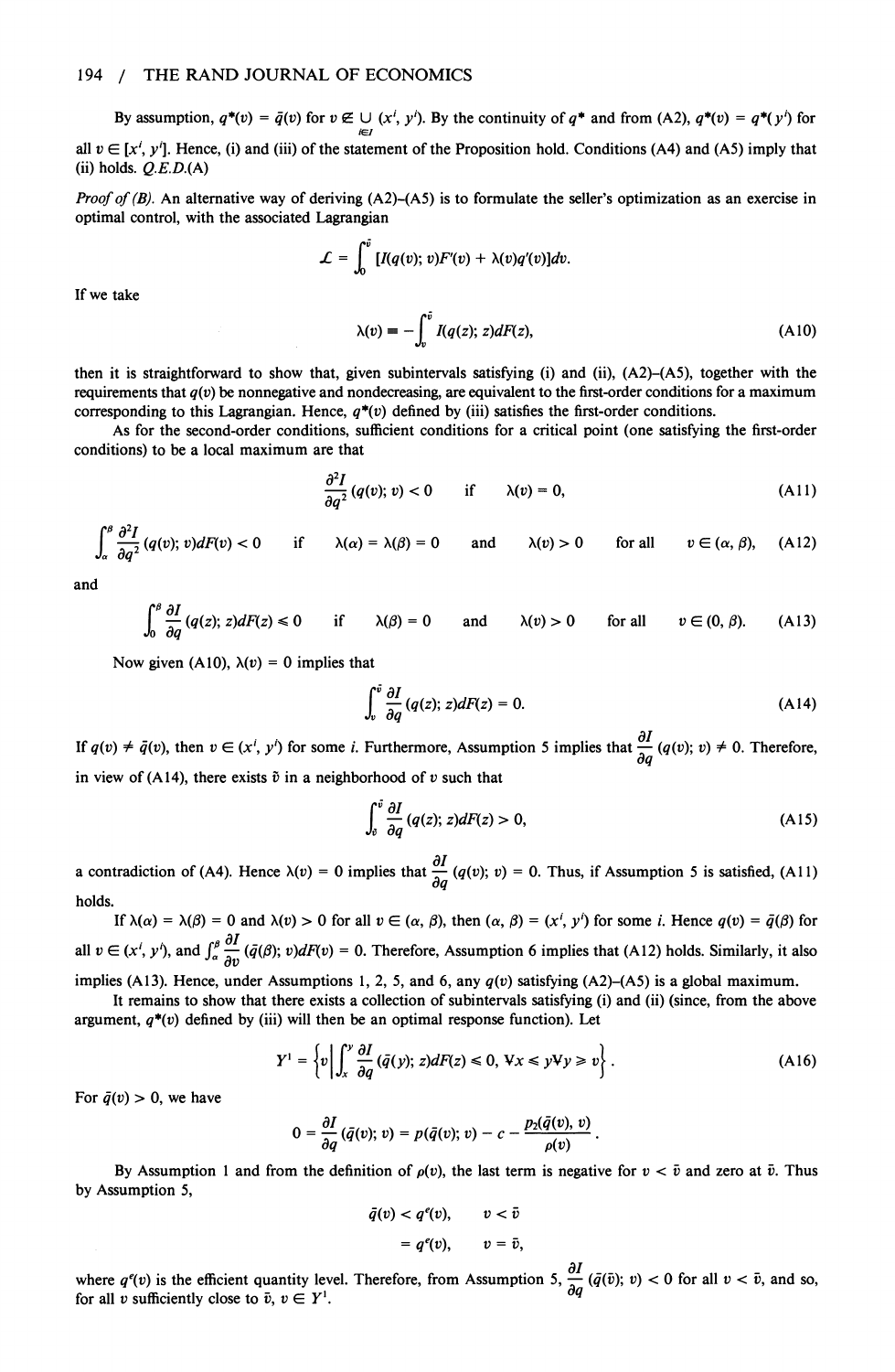Let  $y' = \inf Y'$ . Then  $y' < \bar{v}$ . If  $y' = 0$ , we are done; the sequence is of zero length. Therefore, assume that  $y^1 > 0$ . By continuity

$$
\int_{x}^{y^{1}} \frac{\partial I}{\partial q}(\bar{q}(y^{1}); z)dF(z) \le 0 \qquad \text{for all} \qquad x \le y^{1}.
$$
 (A17)

We first argue that there exists  $\epsilon > 0$  such that  $\bar{q}$  is nondecreasing on  $[y^1 - \epsilon, y^1]$ . If not, then because  $\bar{q}$  is piecewise differentiable,  $\bar{q}$  must be decreasing in some interval  $[y^1 - \epsilon, y^1]$ . But then, from Assumption 5,  $\int_{y_1-\epsilon}^{y_1} \frac{\partial I}{\partial a}(\bar{q}(y_1)); z)dF(z) > 0$ , thereby contradicting (A17).

**By definition of y', there exists an increasing sequence**  $\{v_n\} \subseteq [y^1 - \epsilon, y^1]$  **such that for each** *n* **there exists**  $w_n < v_n$  with

$$
\int_{w_n}^{v_n} \frac{\partial I}{\partial q} \left( \bar{q}(v_n); \ z \right) dF(z) > 0. \tag{A18}
$$

Because  $\bar{q}$  is nondecreasing on  $[y^1 - \epsilon, y^1]$ ,  $w_n < y^1 - \epsilon$  for all n. Let  $w = \lim_{n \to \infty} w_n$  (if  $\{w_n\}$  does not converge, let w be the limit of a subsequence that does). Then  $w < y<sup>1</sup>$  and in view of (A17) and (A18),

$$
\int_{w}^{y^1} \frac{\partial I}{\partial q} \left( \bar{q}(y^1); z \right) dF(z) = 0.
$$

Thus, the set 
$$
X^1 = \left\{ x \middle| \int_x^{y^1} \frac{\partial I}{\partial q} (\bar{q}(y^1); z) dF(z) = 0, x < y^1 \right\}
$$
 is nonempty. Let  $x^1 = \inf X^1$ . Then  

$$
\int_{x^1}^{y^1} \frac{\partial I}{\partial q} (\bar{q}(y^1); z) dF(z) = 0.
$$
 (A19)

If  $x^1 = 0$ , we are done. Therefore, assume that  $x^1 > 0$ .

We claim that  $\bar{q}(x^1) = \bar{q}(y^1)$ . First, suppose that  $\bar{q}(x^1) < \bar{q}(y^1)$ . From Assumption 5,  $\frac{d}{dq}(q; x^1) < 0$  for all  $q > \bar{q}(x^{1})$ . Thus,  $\frac{\partial I}{\partial q}(q^{1})$ ;  $x^{1}$  < 0, and so, from (A19), for small  $\epsilon > 0$ ,

$$
\int_{x^1+\epsilon}^{y^1} \frac{\partial I}{\partial q}(\bar{q}(y^1); z)dF(z) > 0,
$$

**a** contradiction of (A17). If, on the other hand,  $\bar{q}(x^1) > \bar{q}(y^1)$ , then from Assumption 5,  $\frac{d}{dq}(\bar{q}(y^1); x^1) > 0$ , in which case  $\int_{0}^{y_1} \frac{\partial I}{\partial x}(\bar{q}(y^1); z) dF(z) > 0$  for  $\epsilon > 0$  sufficiently small, again a contradiction. Thus,

**Let** 

$$
Y^2 = \left\{ v \leq x^1 \middle| \int_x^y \frac{\partial I}{\partial q} \left( \bar{q}(y); z \right) dF(z) \leq 0, \ \forall x \leq y \ \forall y \in [v, x^1] \right\}.
$$

 $\bar{q}(x^1) = \bar{q}(y^1).$ 

For all  $v \le x^1$ ,  $\int_{\partial \Omega} \frac{\partial f}{\partial q}(q(x^1), z) dF(z) = \int_{\partial \Omega} \frac{\partial f}{\partial q}(q(y^1); z) dF(z) \le 0$ , from (A17) and (A19) and from the fact that  $\bar{q}(x') = \bar{q}(y')$ . Therefore,  $x' \in Y^2$ . If  $x' = \inf Y^2$ , then from the above argument, there exists  $x < x'$  such that  $\int_{x}^{x} \frac{\partial I}{\partial q}(\bar{q}(x^1); z)dF(z) = 0$ . But then  $\int_{x}^{y^1} \frac{\partial I}{\partial q}(\bar{q}(y^1); z)dF(z) = 0$ , thereby contradicting the fact that  $x^1 = \inf X^1$ . Thus, inf  $Y^2 < x^1$ . If we take  $y^2 = \inf Y^2$ , we can continue, iteratively, to generate  $x^2$ ,  $y^3$ , .... The process **terminates because**  $\bar{q}$  **is piecewise differentiable.**  $Q.E.D.(B)$ 

#### **References**

- **BARON, D. AND MYERSON, R.B. "Regulating a Monopolist with Unknown Costs." Econometrica, Vol. 50 (1982), pp. 911-930.**
- **BRITO, D.L. AND OAKLAND, W.H. "On the Monopolistic Provision of Excludable Public Goods." American Economic Review, Vol. 70, No. 4 (1980), pp. 691-674.**
- **GOLDMAN, M.B., LELAND H.E., AND SIBLEY, D.S. "Optimal Nonuniform Prices." Mimeo, 1980.**
- **HARRIS, M. AND RAVIV, A. "A Theory of Monopoly Pricing with Uncertain Demand." American Economic Review, Vol. 71 (1981), pp. 347-365.**
- **HART, O.D. "Optimal Labour Contracts under Asymmetric Information: An Introduction." Review of Economic Studies, Vol. 50 (1983), pp. 3-36.**